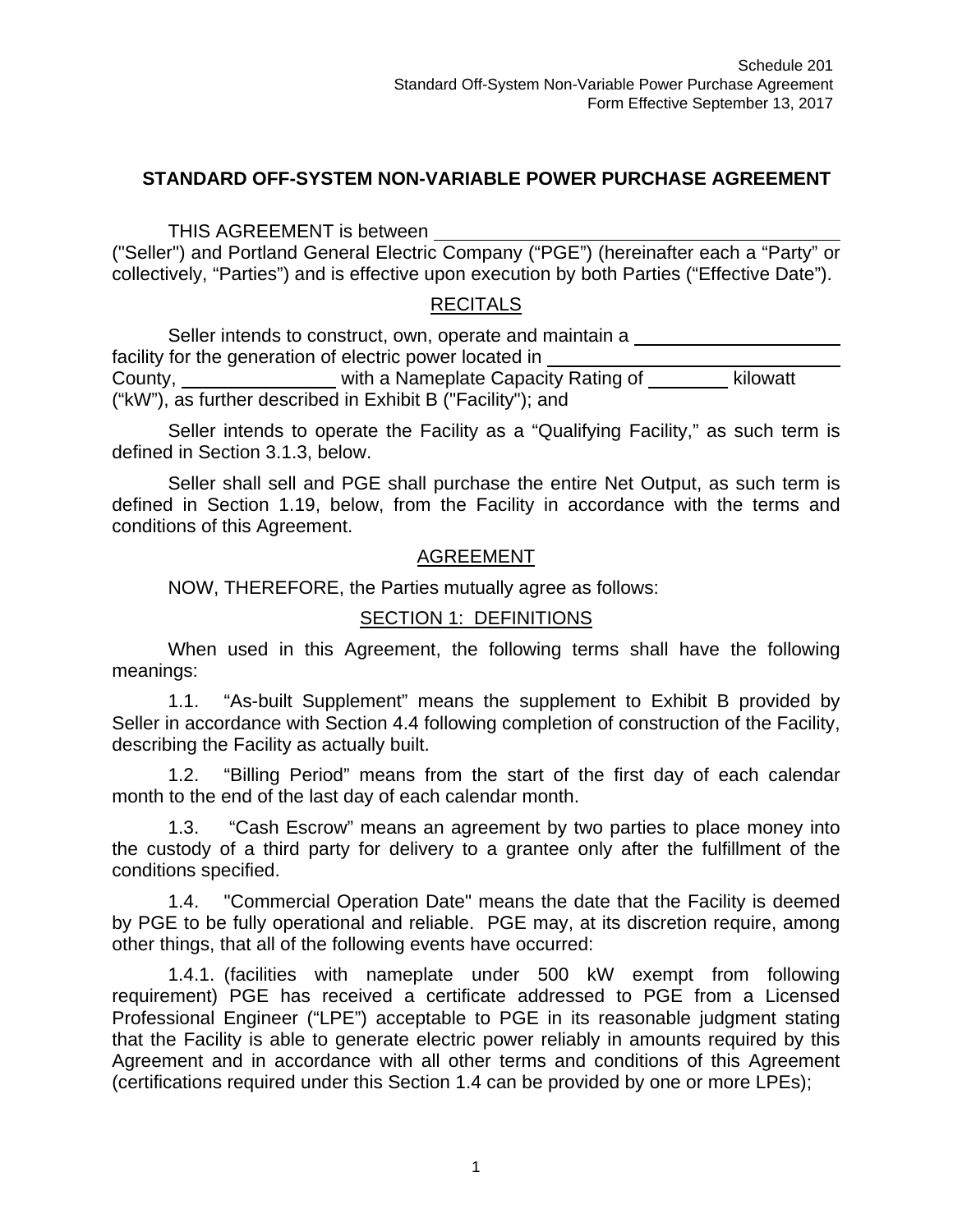1.4.2. Start-Up Testing of the Facility has been completed in accordance with Section 1.28;

1.4.3. (facilities with nameplate under 500 kW exempt from following requirement) After PGE has received notice of completion of Start-Up Testing, PGE has received a certificate addressed to PGE from an LPE stating that the Facility has operated for testing purposes under this Agreement uninterrupted for a Test Period at a rate in kW of at least 75 percent of average annual Net Output divided by 8,760 based upon any sixty (60) minute period for the entire testing period. The Facility must provide ten (10) working days written notice to PGE prior to the start of the initial testing period. If the operation of the Facility is interrupted during this initial testing period or any subsequent testing period, the Facility shall promptly start a new Test Period and provide PGE forty-eight (48) hours written notice prior to the start of such testing period;

1.4.4. (facilities with nameplate under 500 kW exempt from following requirement) PGE has received a certificate addressed to PGE from an LPE stating that all required interconnection facilities have been constructed and all required interconnection tests have been completed;

1.4.5. (facilities with nameplate under 500 kW exempt from following requirement) PGE has received a certificate addressed to PGE from an LPE stating that Seller has obtained all Required Facility Documents and, if requested by PGE in writing, has provided copies of any or all such requested Required Facility Documents;

1.4.6. PGE has received a copy of the executed Generation Interconnection and Transmission Agreements.

1.5. "Contract Price" means the applicable price, including on-peak and offpeak prices, as specified in the Schedule.

1.6. "Contract Year" means each twelve (12) month period commencing upon the Commercial Operation Date or its anniversary during the Term, except the final contract year will be the period from the last anniversary of the Commercial Operation Date during the Term until the end of the Term.

1.7. "Effective Date" has the meaning set forth in Section 2.1.

1.8. "Environmental Attributes" shall mean any and all claims, credits, benefits, emissions reductions, offsets, and allowances, howsoever entitled, resulting from the avoidance of the emission of any gas, chemical or other substance to the air, soil or water. Environmental Attributes include but are not limited to: (1) any avoided emissions of pollutants to the air, soil or water such as (subject to the foregoing) sulfur oxides (SOx), nitrogen oxides (NOx), carbon monoxide (CO), and other pollutants; and (2) any avoided emissions of carbon dioxide (CO2), methane (CH4), and other greenhouse gasses (GHGs) that have been determined by the United Nations Intergovernmental Panel on Climate Change to contribute to the actual or potential threat of altering the Earth's climate by trapping heat in the atmosphere.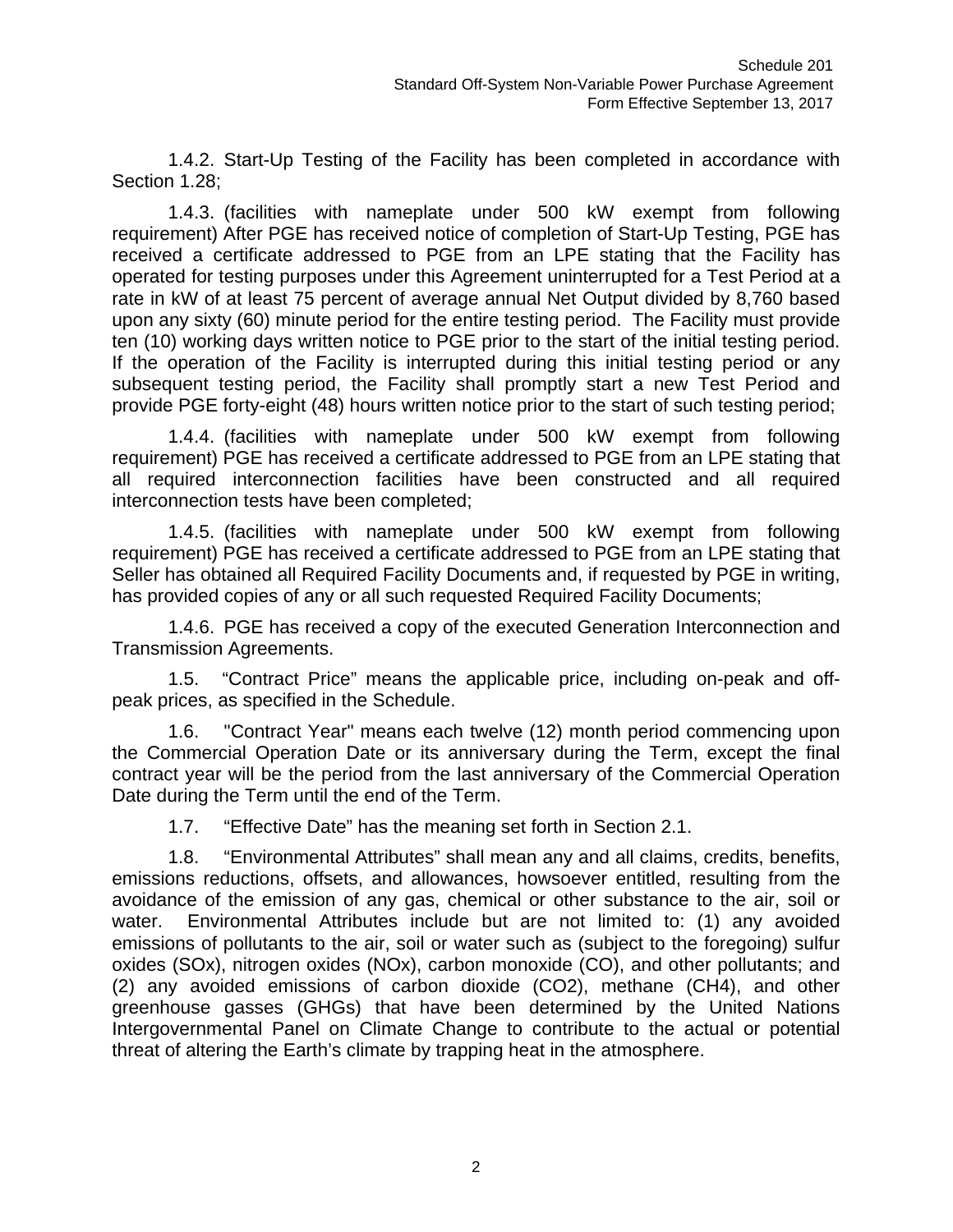#### 1.9. "Facility" has the meaning set forth in the Recitals.

1.10. "Forward Replacement Price" means the price at which PGE, acting in a commercially reasonable manner, purchases for delivery at the Point of Delivery a replacement for any Net Output that Seller is required to deliver under this Agreement plus (i) costs reasonably incurred by PGE in purchasing such replacement Net Output, and (ii) additional transmission charges, if any, reasonably incurred by PGE in causing replacement energy to be delivered to the Point of Delivery. If PGE elects not to make such a purchase, costs of purchasing replacement Net Output shall be at the Mid-C Index Price for such energy not delivered, plus any additional cost or expense incurred as a result of Seller's failure to deliver, as determined by PGE in a commercially reasonable manner (but not including any penalties, ratcheted demand or similar charges).

1.11. "Generation Interconnection Agreement" means an agreement governing the interconnection of the Facility with the selectric system.

1.12. "Letter of Credit" means an engagement by a bank or other person made at the request of a customer that the issuer will honor drafts or other demands for payment upon compliance with the conditions specified in the letter of credit.

1.13. "Licensed Professional Engineer" or "LPE" means a person who is licensed to practice engineering in the state where the Facility is located, who has no economic relationship, association, or nexus with the Seller, and who is not a representative of a consulting engineer, contractor, designer or other individual involved in the development of the Facility, or of a manufacturer or supplier of any equipment installed in the Facility. Such Licensed Professional Engineer shall be licensed in an appropriate engineering discipline for the required certification being made and be acceptable to PGE in its reasonable judgment.

1.14. "Lost Energy Value" means for a Contract Year: zero plus any reasonable costs incurred by PGE to purchase replacement power and/or transmission to deliver the replacement power to the Point of Delivery, unless the Contract Year's Net Output is less than the Minimum Net Output and the Contract Year's time-weighted average of the Mid-C Index Price for On-Peak and Off-Peak Hours is greater than the timeweighted average of the Contract Price for On-Peak and Off-Peak Hours for that Contract Year, in which case Lost Energy Value equals: (Minimum Net Output - Net Output for the Contract Year) X (the lower of: the time-weighted average of the Contract Price for On-Peak and Off-Peak Hours; or the time-weighted average of the Mid-C Index Price for On-Peak and Off-Peak Hours – the time-weighted average of the Contract Price for On-Peak and Off-Peak Hours) minus Transmission Curtailment Replacement Energy Cost, if any, for like period plus any reasonable costs incurred by PGE to purchase replacement power and/or transmission to deliver the replacement power to the Point of Delivery

1.15. "Mid-C Index Price" means the Day Ahead Intercontinental Exchange ("ICE") index price for the bilateral OTC market for energy at the Mid-C Physical for Average On Peak Power and Average Off Peak Power found on the following website: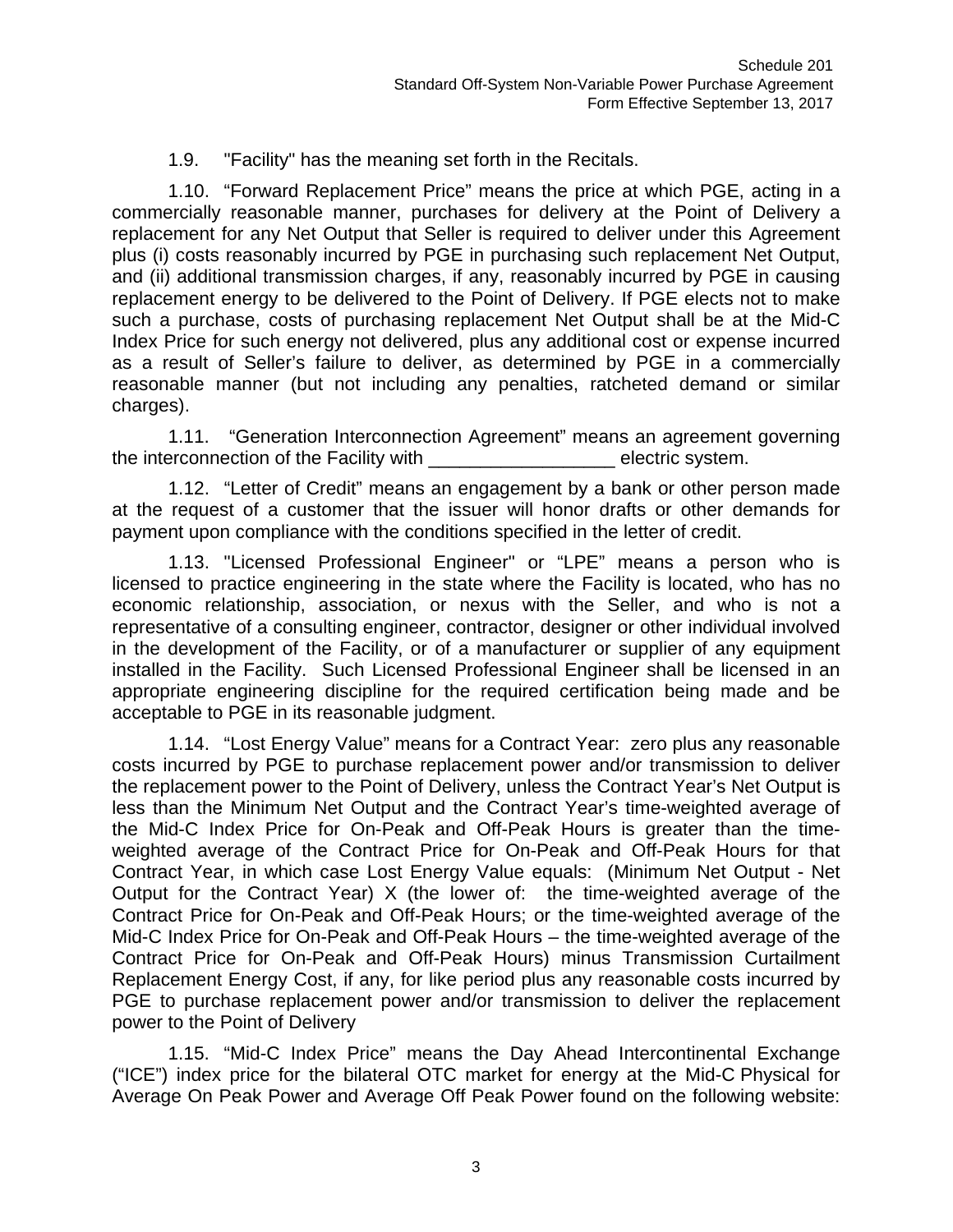https://www.theice.com/products/OTC/Physical-Energy/Electricity. In the event ICE no longer publishes this index, PGE and the Seller agree to select an alternative successor index representative of the Mid-C trading hub.

1.16. "Minimum Net Output" shall have the meaning specified in Section 4.2 of this Agreement.

1.17. "Nameplate Capacity Rating" means the maximum capacity of the Facility as stated by the manufacturer, expressed in kW, which shall not exceed 10,000 kW.

1.18. "Net Dependable Capacity" means the maximum capacity the Facility can sustain over a specified period modified for seasonal limitations, if any, and reduced by the capacity required for station service or auxiliaries.

1.19. "Net Output" means all energy expressed in kWhs produced by the Facility, less station and other onsite use and less transformation and transmission losses.

1.20. "Off-Peak Hours" has the meaning provided in the Schedule.

1.21. "On-Peak Hours" has the meaning provided in the Schedule.

1.22. "Point of Delivery" means the PGE System.

1.23. "Prime Rate" means the publicly announced prime rate or reference rate for commercial loans to large businesses with the highest credit rating in the United States in effect from time to time quoted by Citibank, N.A. If a Citibank, N.A. prime rate is not available, the applicable Prime Rate shall be the announced prime rate or reference rate for commercial loans in effect from time to time quoted by a bank with \$10 billion or more in assets in New York City, N.Y., selected by the Party to whom interest based on the prime rate is being paid.

1.24. "Prudent Electrical Practices" means those practices, methods, standards and acts engaged in or approved by a significant portion of the electric power industry in the Western Electricity Coordinating Council that at the relevant time period, in the exercise of reasonable judgment in light of the facts known or that should reasonably have been known at the time a decision was made, would have been expected to accomplish the desired result in a manner consistent with good business practices, reliability, economy, safety and expedition, and which practices, methods, standards and acts reflect due regard for operation and maintenance standards recommended by applicable equipment suppliers and manufacturers, operational limits, and all applicable laws and regulations. Prudent Electrical Practices are not intended to be limited to the optimum practice, method, standard or act to the exclusion of all others, but rather to those practices, methods and acts generally acceptable or approved by a significant portion of the electric power generation industry in the relevant region, during the relevant period, as described in the immediate preceding sentence.

1.25. "Required Facility Documents" means all licenses, permits, authorizations, and agreements necessary for construction, operation, interconnection, and maintenance of the Facility including without limitation those set forth in Exhibit C.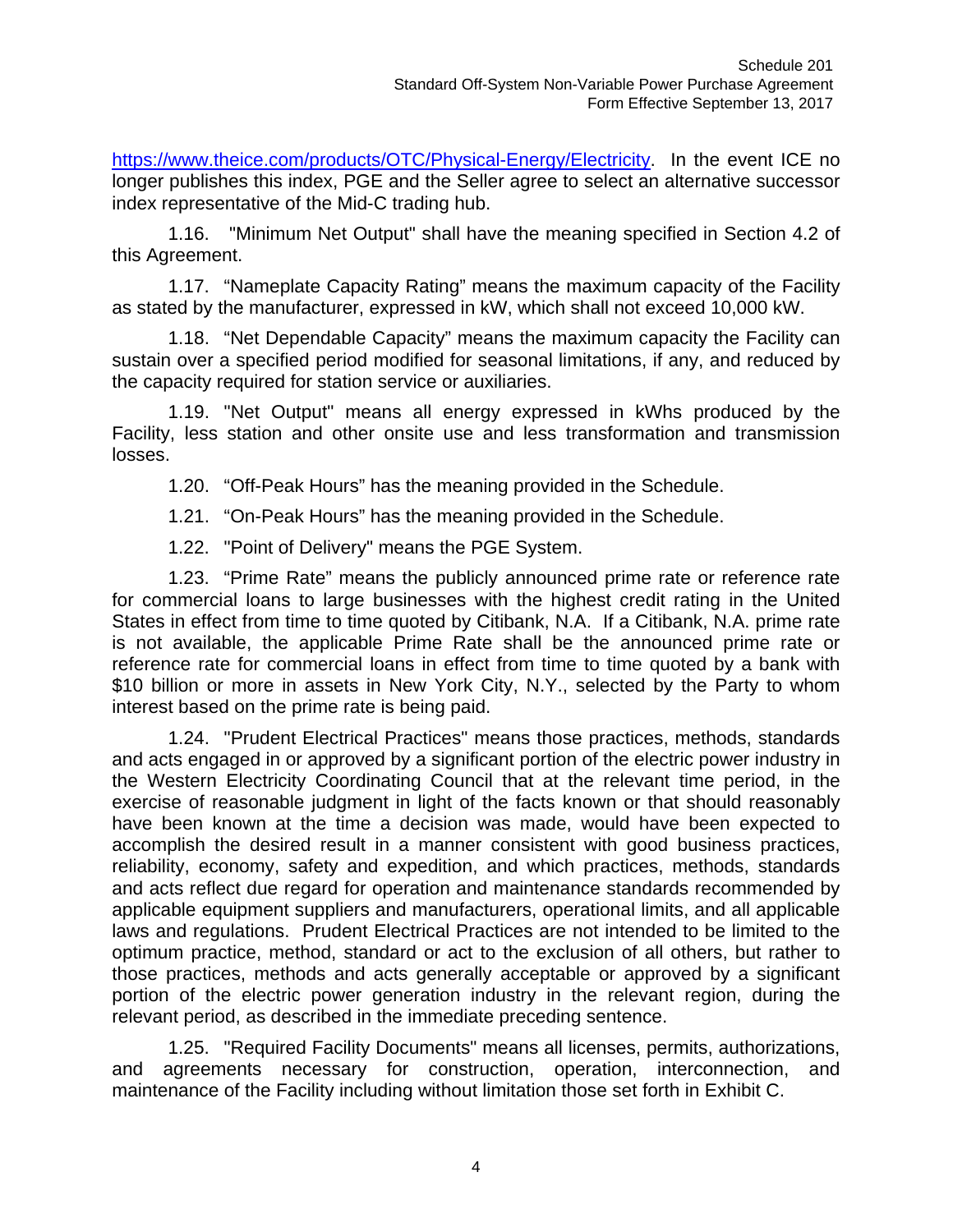1.26. "Schedule" shall mean PGE Schedule 201 filed with the Oregon Public Utilities Commission ("Commission") in effect on the Effective Date of this Agreement and attached hereto as Exhibit E, the terms of which are hereby incorporated by reference.

1.27. "Senior Lien" means a prior lien which has precedence as to the property under the lien over another lien or encumbrance.

1.28. "Start-Up Testing" means the completion of applicable required factory and start-up tests as set forth in Exhibit D.

1.29. "Step-in Rights" means the right of one party to assume an intervening position to satisfy all terms of an agreement in the event the other party fails to perform its obligations under the agreement.

1.30. "Term" shall mean the period beginning on the Effective Date and ending on the Termination Date.

1.31. "Test Period" shall mean a period of sixty (60) days or a commercially reasonable period determined by the Seller.

1.32. "Transmission Agreement" means an agreement executed by the Seller and the Transmission Provider(s) for Transmission Services.

1.33. "Transmission Curtailment" means a limitation on Seller's ability to deliver any portion of the scheduled energy to PGE due to the unavailability of transmission to the Point of Delivery (for any reason other than Force Majeure).

1.34. "Transmission Curtailment Replacement Energy Cost" means the greater of zero or the difference between Mid-C Index Price – Contract Price X curtailed energy for periods of Transmission Curtailment.

1.35. "Transmission Provider(s)" means the signatory (other than the Seller) to the Transmission Agreement.

1.36. "Transmission Services" means any and all services (including but not limited to ancillary services and control area services) required for the firm transmission and delivery of Energy from the Facility to the Point of Delivery for a term not less than the Term of this Agreement.

References to Recitals, Sections, and Exhibits are to be the recitals, sections and exhibits of this Agreement.

#### SECTION 2: TERM; COMMERCIAL OPERATION DATE

2.1. This Agreement shall become effective upon execution by both Parties ("Effective Date").

2.2. Time is of the essence of this Agreement, and Seller's ability to meet certain requirements prior to the Commercial Operation Date and to complete all requirements to establish the Commercial Operation Date is critically important. Therefore,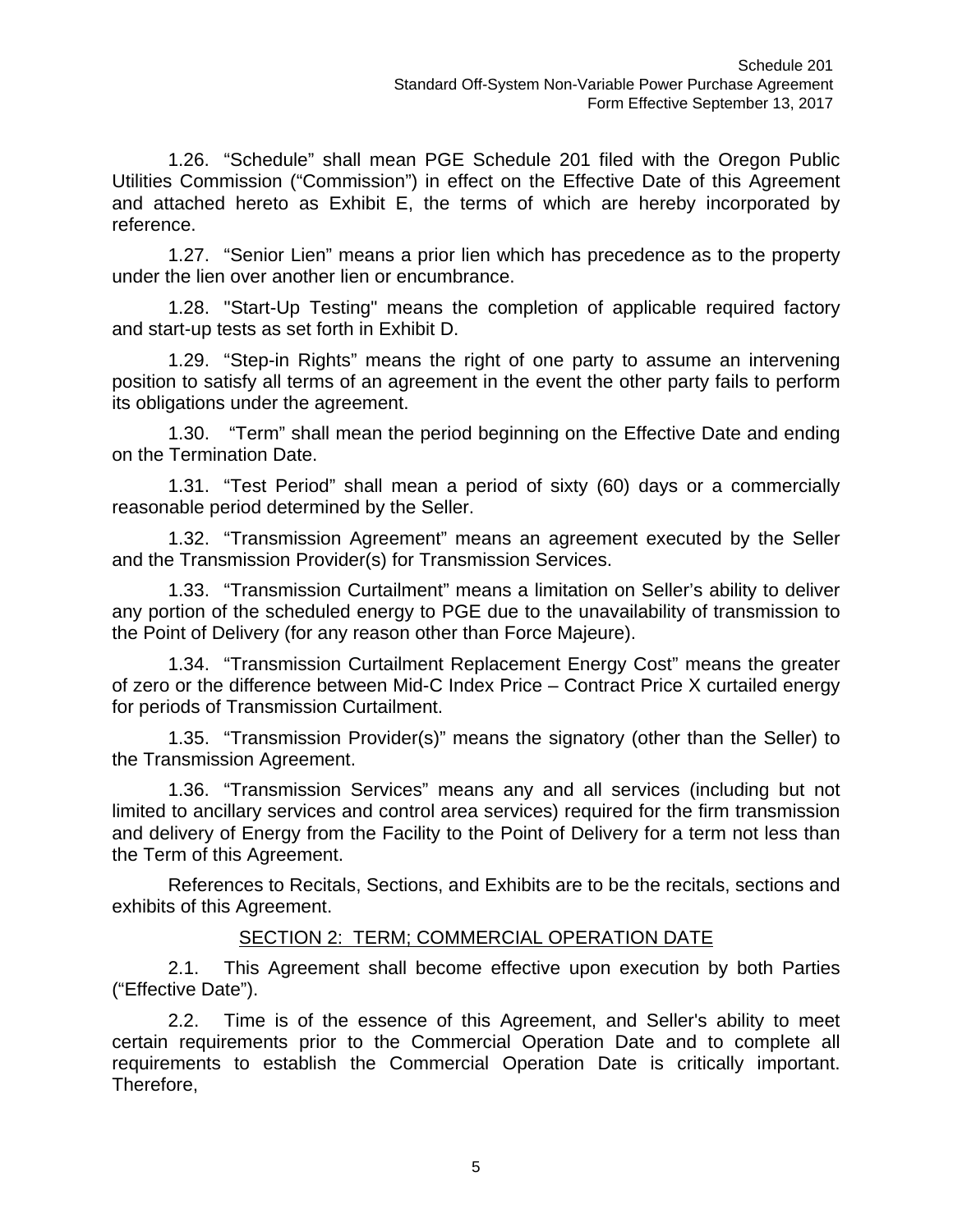2.2.1. By \_\_\_\_\_\_\_\_ [*date to be determined by the Seller*] Seller shall begin initial deliveries of Net Output; and

2.2.2. By \_\_\_\_\_\_\_\_ [*date to be determined by the Seller subject to Section 2.2.3 below*] Seller shall have completed all requirements under Section 1.4 and shall have established the Commercial Operation Date.

2.2.3. Unless the Parties agree in writing that a later Commercial Operation Date is reasonable and necessary, the Commercial Operation Date shall be no more than three (3) years from the Effective Date. Buyer will not unreasonably withhold agreement to a Commercial Operation Date that is more than three (3) years from the Effective date if the Seller has demonstrated that a later Commercial Operation Date is reasonable and necessary.

2.3. This Agreement shall terminate on \_\_\_\_\_\_\_\_\_, \_\_\_\_ [*date to be chosen by Seller but not to exceed 20 years from the date contained in Section 2.2.2],* or the date the Agreement is terminated in accordance with Section 8 or 11.2, whichever is earlier ("Termination Date").

#### SECTION 3: REPRESENTATIONS AND WARRANTIES

3.1. Seller and PGE represent, covenant, and warrant as follows:

3.1.1. Seller warrants it is a \_\_\_\_\_\_\_\_\_\_\_\_\_\_ duly organized under the laws of

3.1.2. Seller warrants that the execution and delivery of this Agreement does not contravene any provision of, or constitute a default under, any indenture, mortgage, or other material agreement binding on Seller or any valid order of any court, or any regulatory agency or other body having authority to which Seller is subject.

3.1.3. Seller warrants that the Facility is and shall for the Term of this Agreement continue to be a "Qualifying Facility" ("QF") as that term is defined in the version of 18 C.F.R. Part 292 in effect on the Effective Date. Seller has provided the appropriate QF certification, which may include a Federal Energy Regulatory Commission ("FERC") self-certification to PGE prior to PGE's execution of this Agreement. At any time during the Term of this Agreement, PGE may require Seller to provide PGE with evidence satisfactory to PGE in its reasonable discretion that the Facility continues to qualify as a QF under all applicable requirements.

3.1.4. Seller warrants that it has not within the past two (2) years been the debtor in any bankruptcy proceeding, and Seller is and will continue to be for the Term of this Agreement current on all of its financial obligations.

3.1.5. Seller warrants that during the Term of this Agreement, all of Seller's right, title and interest in and to the Facility shall be free and clear of all liens and encumbrances other than liens and encumbrances arising from third-party financing of the Facility other than workers', mechanics', suppliers' or similar liens, or tax liens, in each case arising in the ordinary course of business that are either not yet due and payable or that have been released by means of a performance bond acceptable to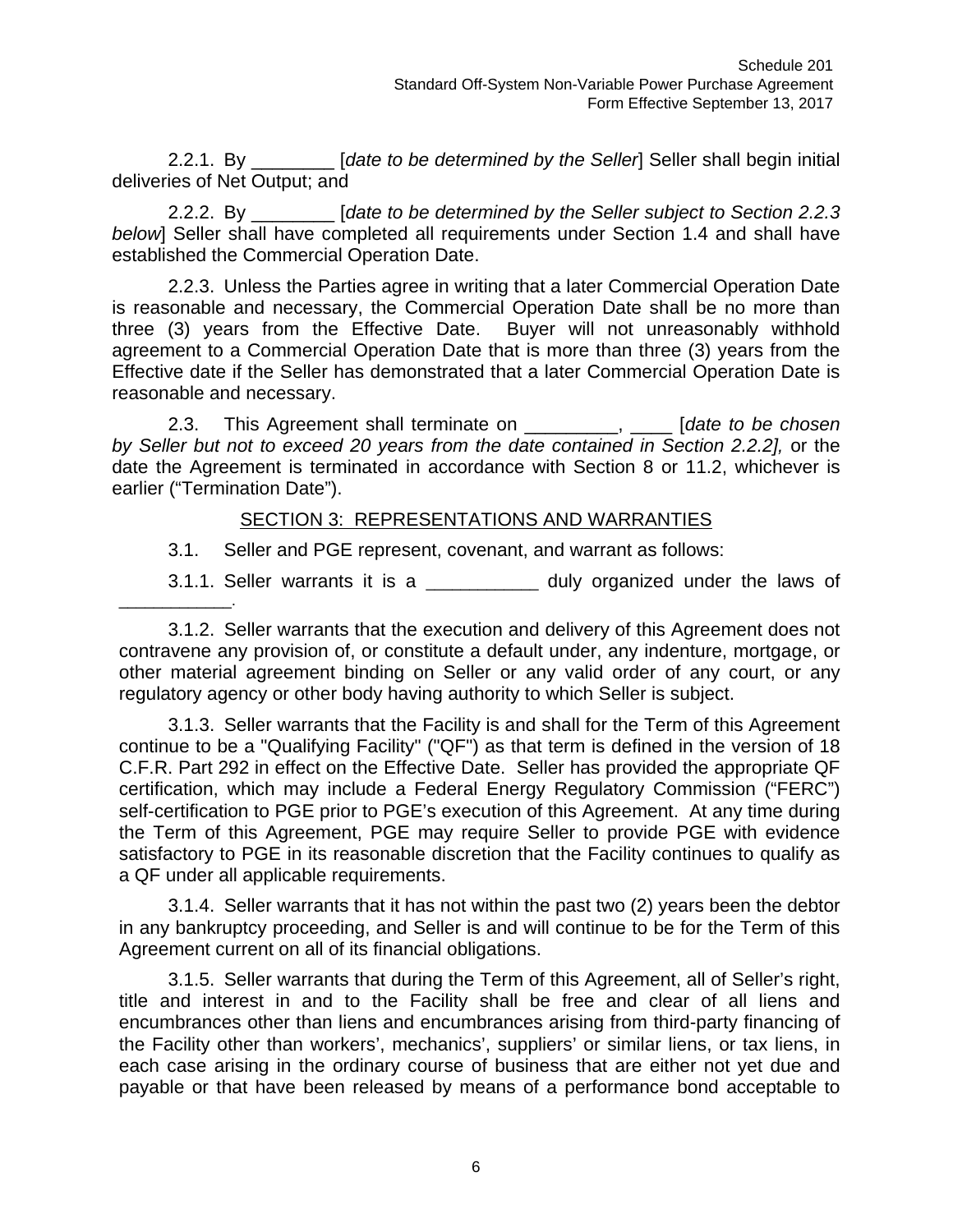PGE posted within eight (8) calendar days of the commencement of any proceeding to foreclose the lien.

3.1.6. Seller warrants that it will design and operate the Facility consistent with Prudent Electrical Practices.

3.1.7. Seller warrants that the Facility has a Nameplate Capacity Rating not greater than 10,000 kW.

3.1.8. Seller warrants that Net Dependable Capacity of the Facility is  $\mathsf{kW}.$ 

3.1.9. Seller estimates that the average annual Net Output to be delivered by the Facility to PGE is \_\_\_\_\_\_\_\_\_\_\_ kilowatt-hours ("kWh"), which amount PGE will include in its resource planning.

3.1.10. Seller will schedule and deliver from the Facility to PGE at the Point of Delivery Net Output not to exceed a maximum of \_\_\_\_\_\_\_\_ kWh of Net Output during each Contract Year ("Maximum Net Output"). The cost of delivering energy from the Facility to PGE is the sole responsibility of the Seller.

3.1.11. By the Commercial Operation Date, Seller has entered into a Generation Interconnection Agreement for a term not less than the term of this Agreement.

3.1.12. PGE warrants that it has not within the past two (2) years been the debtor in any bankruptcy proceeding, and PGE is and will continue to be for the Term of this Agreement current on all of its financial obligations.

3.1.13. Seller warrants that (i) the Facility satisfies the eligibility requirements specified in the Definition of a Small Cogeneration Facility or Small Power Production Facility Eligible to Receive the Standard Rates and Standard PPA in PGE's Schedule and (ii) Seller will not make any changes in its ownership, control or management during the term of this Agreement that would cause it to not be in compliance with the Definition of a Small Cogeneration Facility or Small Power Production Facility Eligible to Receive the Standard Rates and Standard PPA in PGE's Schedule. Seller will provide, upon request by PGE not more frequently than every 36 months, such documentation and information as may be reasonably required to establish Seller's continued compliance with such Definition. PGE agrees to take reasonable steps to maintain the confidentiality of any portion of the above described documentation and information that the Seller identifies as confidential except PGE will provide all such confidential information to the Commission upon the Commission's request.

#### SECTION 4: DELIVERY OF POWER AND PRICE

4.1. Commencing on the Effective Date and continuing through the Term of this Agreement, Seller shall sell to PGE the entire Net Output from the Facility. Seller's Net Output shall be scheduled and delivered to PGE at the Point of Delivery in accordance with Section 4.5. PGE shall pay Seller the Contract Price for all scheduled and delivered Net Output. For the first 15 years measured from the date in Section 2.2.2, the Contract Price will be the Standard Fixed Price Option under the Schedule;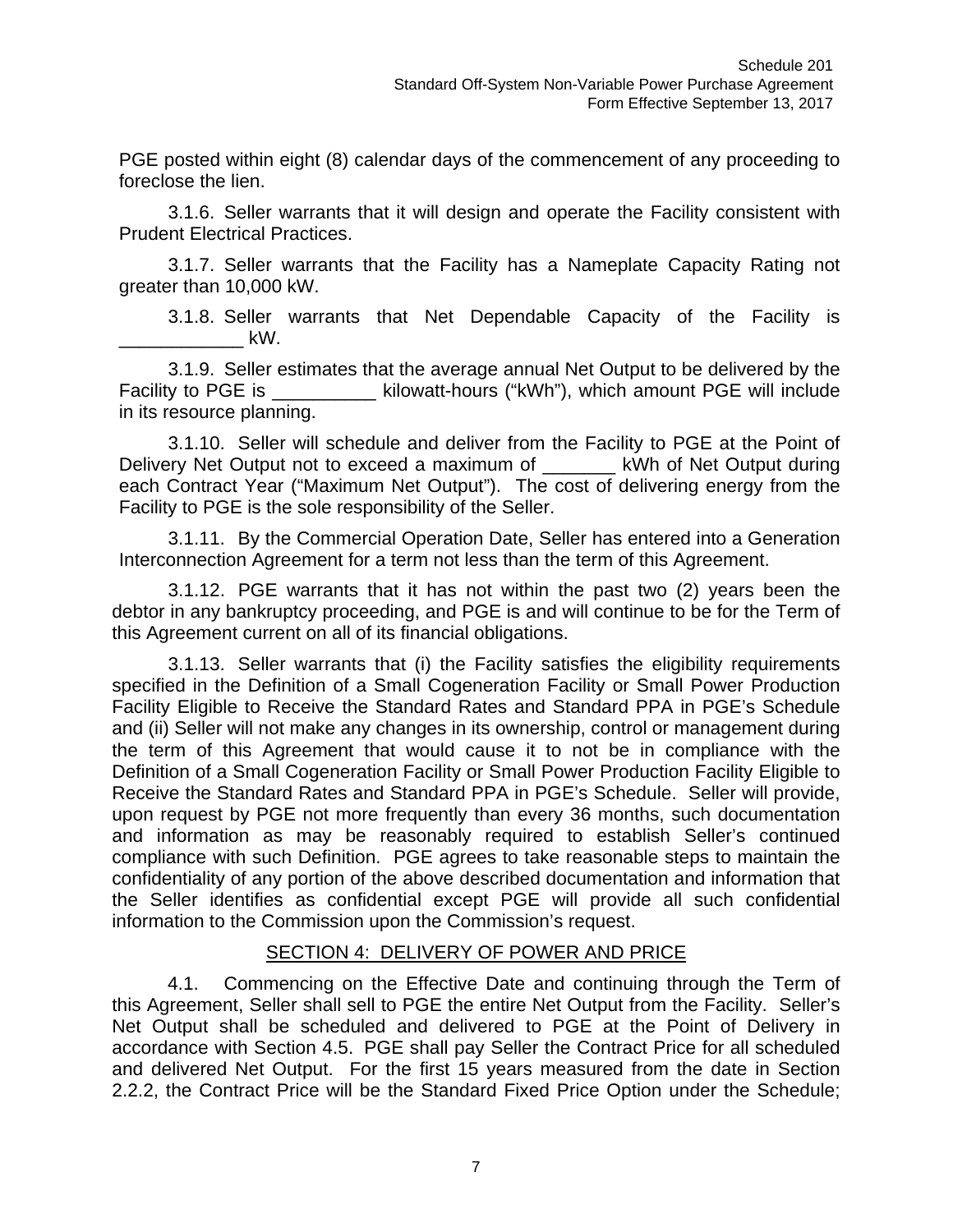thereafter and for the remainder of the Term, the Contract Price will be equal to the Mid-C Index Price.

4.2. Seller shall schedule and deliver to PGE from the Facility for each Contract Year Net Output equal to or greater than the Minimum Net Output (either (a) if Seller does not select the Alternative Minimum Amount as defined in Exhibit A of this Agreement, seventy-five percent (75%) of its average annual Net Output or (b) if selected by Seller, the Alternative Minimum Amount designated for each Contract Year), provided that such Minimum Net Output shall be reduced on a pro-rata basis for any periods during a Contract Year(s) that the Facility was prevented from generating electricity for reasons of Force Majeure.

4.3. Seller agrees that if Seller does not deliver the Minimum Net Output each Contract Year for reasons other than Transmission Curtailment, PGE will suffer losses equal to the Lost Energy Value. As damages for Seller's failure to deliver the Minimum Net Output (subject to adjustment for reasons of Force Majeure as provided in Section 4.2) in any Contract Year, notwithstanding any other provision of this Agreement the purchase price payable by PGE for future deliveries shall be reduced until Lost Energy Value is recovered. PGE and Seller shall work together in good faith to establish the period, in monthly amounts (not more than 24 months), of such reduction so as to avoid Seller's default on its commercial or financing agreements necessary for its continued operation of the Facility for QF Facilities sized at 100 kW or smaller, the provisions of this section shall not apply.

4.4. Upon completion of construction of the Facility, Seller shall provide PGE an As-built Supplement to specify the actual Facility as built. Seller shall not increase the Nameplate Capacity Rating above that specified in Exhibit B or increase the ability of the Facility to deliver Net Output in quantities in excess of the Net Dependable Capacity, or the Maximum Net Output as described in Section 3.1.10 above, through any means including, but not limited to, replacement, modification, or addition of existing equipment, except with prior written notice to PGE. In the event Seller increases the Nameplate Capacity Rating of the Facility to no more than 10,000 kW pursuant to this section, PGE shall pay the Contract Price for the additional delivered Net Output. In the event Seller increases the Nameplate Capacity Rating of the Facility to greater than 10,000 kW, then Seller shall be required to enter into a new power purchase agreement for all delivered Net Output proportionally related to the increase of Nameplate Capacity above 10,000 kW.

4.5. Seller shall provide preschedules for all deliveries of energy hereunder, including identification of receiving and generating control areas, by 9:00:00 PPT on the last business day prior to the scheduled date of delivery. All energy shall be scheduled according to the most current North America Energy Reliability Corporation (NERC) and Western Electricity Coordinating Council (WECC) scheduling rules and practices. The Parties' respective representatives shall maintain hourly real-time schedule coordination; provided, however, that in the absence of such coordination, the hourly schedule established by the exchange of preschedules shall be considered final. Seller and PGE shall maintain records of hourly energy schedules for accounting and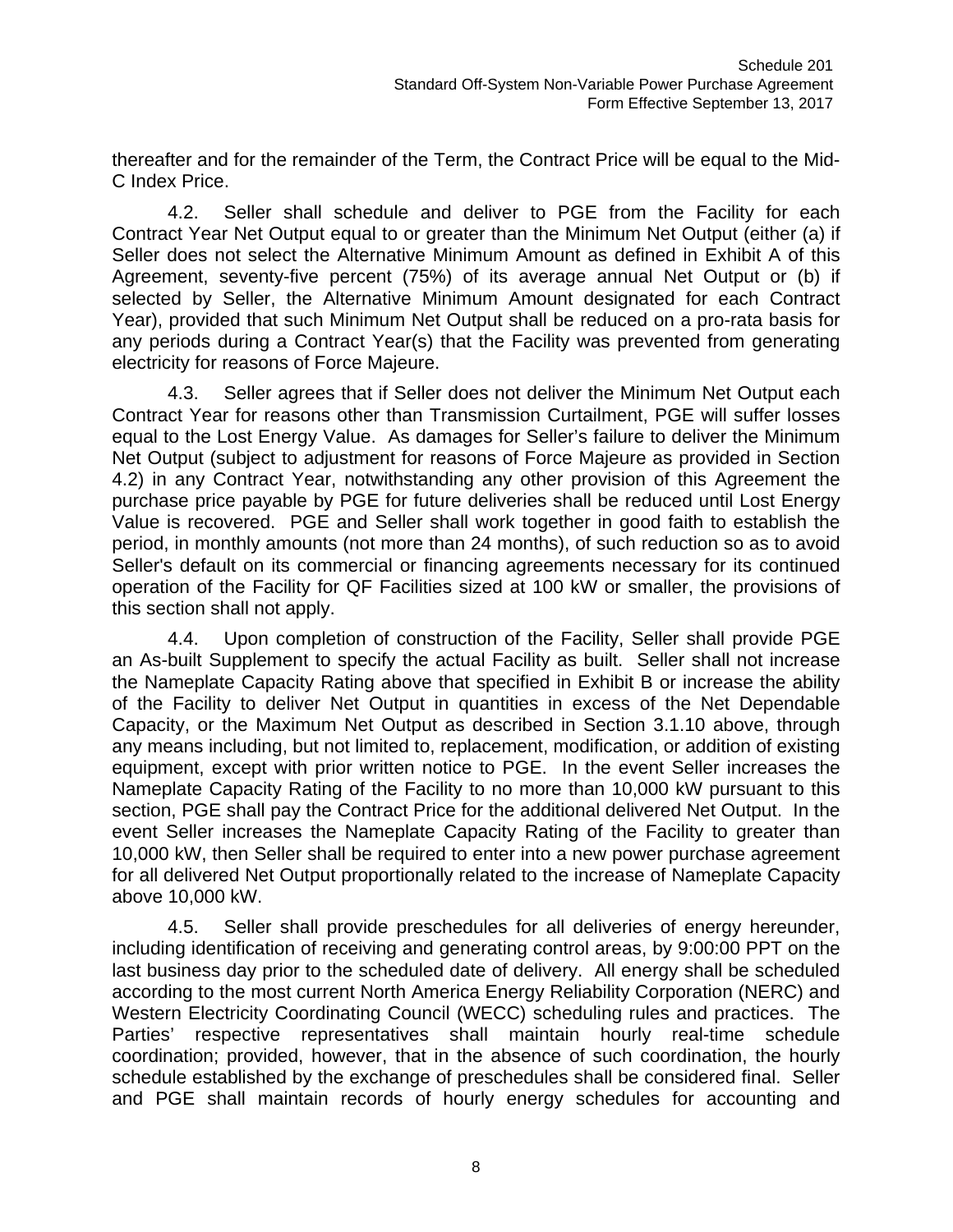operating purposes. The final E-Tag shall be the controlling evidence of the Parties' schedule. All energy shall be prescheduled according to customary WECC scheduling practices. Seller shall make commercially reasonable efforts to schedule in any hour an amount equal to its expected Net Output for such hour. Seller shall maintain a minimum of two years records of Net Output and shall agree to allow PGE to have access to such records and to imbalance information kept by the Transmission Provider.

4.6. Seller may report under §1605(b) of the Energy Policy Act of 1992 or under any applicable program as belonging to Seller any of the Environmental Attributes produced with respect to the Facility, and PGE shall not report under such program that such Environmental Attributes belong to it.

## SECTION 5: OPERATION AND CONTROL

5.1. Seller shall operate and maintain the Facility in a safe manner in accordance with the Generation Interconnection Agreement, and Prudent Electrical Practices. PGE shall have no obligation to purchase Net Output from the Facility to the extent the interconnection of the Facility or transmission to PGE's electric system is curtailed, disconnected, suspended or interrupted, in whole or in part. Seller is solely responsible for the operation and maintenance of the Facility. PGE shall not, by reason of its decision to inspect or not to inspect the Facility, or by any action or inaction taken with respect to any such inspection, assume or be held responsible for any liability or occurrence arising from the operation and maintenance by Seller of the Facility.

5.2. Seller agrees to provide sixty (60) days advance written notice of any scheduled maintenance that would require shut down of the Facility for any period of time.

5.3. If the Facility ceases operation for unscheduled maintenance, Seller immediately shall notify PGE of the necessity of such unscheduled maintenance that could affect the generation, scheduling or delivery of energy to PGE, the time when such maintenance has occurred or will occur, and the anticipated duration of such maintenance. Seller shall take all reasonable measures and exercise its best efforts to avoid unscheduled maintenance, to limit the duration of such unscheduled maintenance, and to perform unscheduled maintenance during Off-Peak hours.

#### SECTION 6: CREDITWORTHINESS

In the event Seller: a) is unable to represent or warrant as required by Section 3 that it has not been a debtor in any bankruptcy proceeding within the past two (2) years; b) becomes such a debtor during the Term; or c) is not or will not be current on all its financial obligations, Seller shall immediately notify PGE and shall promptly (and in no less than ten (10) days after notifying PGE) provide default security in an amount reasonably acceptable to PGE in one of the following forms: Senior Lien, Step in Rights, a Cash Escrow or Letter of Credit. The amount of such default security that shall be acceptable to PGE shall be equal to: (annual On Peak Hours) X (On Peak Price – Off Peak Price) X (Minimum Net Output / 8760). Notwithstanding the foregoing, in the event Seller is not current on construction related financial obligations, Seller shall notify PGE of such delinquency and PGE may, in its discretion, grant an exception to the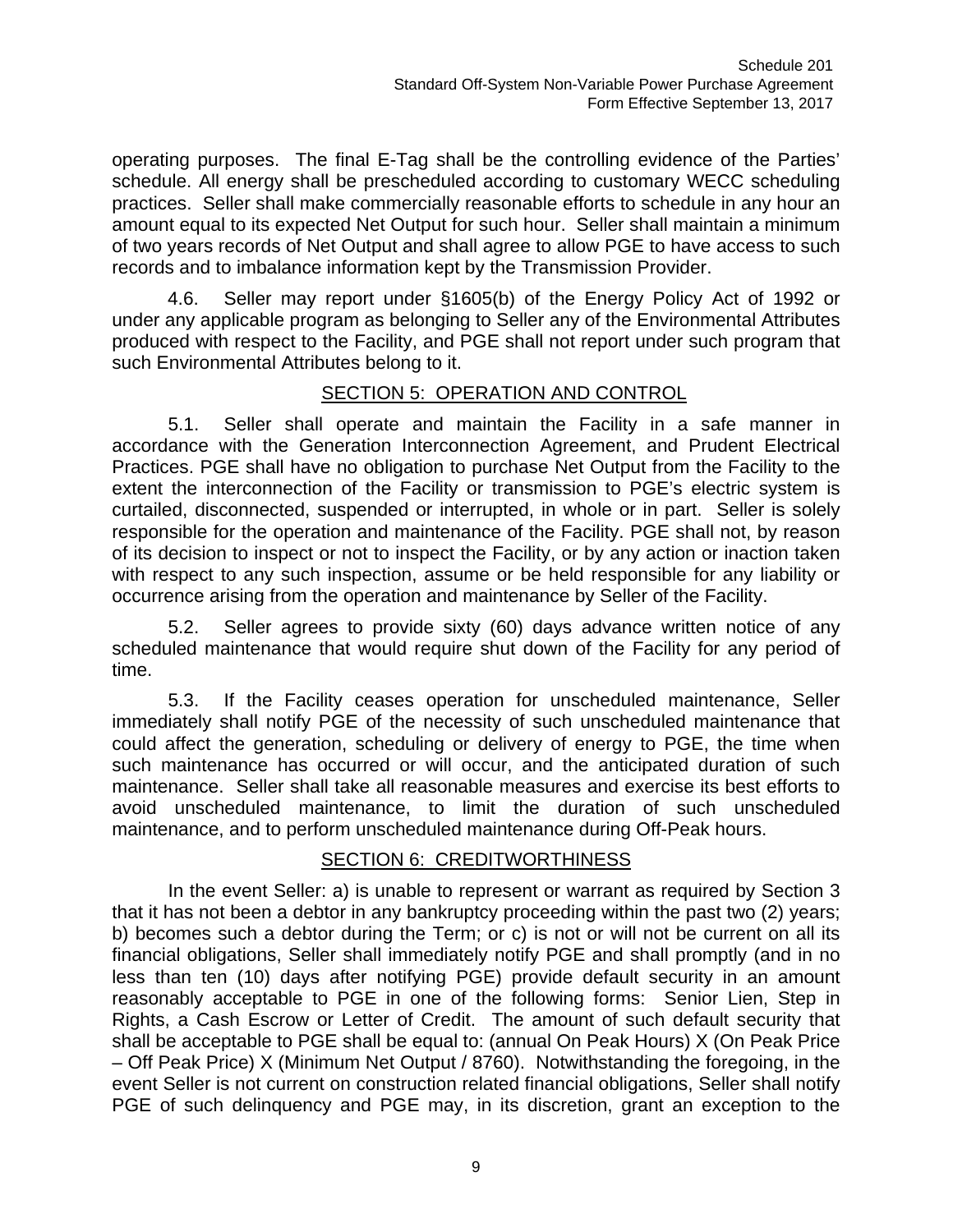requirements to provide default security if the QF has negotiated financial arrangements with the construction loan lender that mitigate Seller's financial risk to PGE.

# SECTION 7: BILLINGS, COMPUTATIONS AND PAYMENTS

7.1. On or before the thirtieth (30th) day following the end of each Billing Period, PGE shall send to Seller payment for Seller's deliveries of Net Output to PGE, together with computations supporting such payment. PGE may offset any such payment to reflect amounts owing from Seller to PGE pursuant to this Agreement and any other agreement related to the Facility between the Parties or otherwise.

7.2. Any amounts owing after the due date thereof shall bear interest at the Prime Rate plus two percent (2%) from the date due until paid; provided, however, that the interest rate shall at no time exceed the maximum rate allowed by applicable law.

## SECTION 8: DEFAULT, REMEDIES AND TERMINATION

8.1. In addition to any other event that may constitute a default under this Agreement, the following events shall constitute defaults under this Agreement:

8.1.1. Breach by Seller or PGE of a representation or warranty, except for Section 3.1.4, set forth in this Agreement.

8.1.2. Seller's failure to provide default security, if required by Section 6, prior to delivery of any Net Output to PGE or within ten (10) days of notice.

8.1.3. Seller's failure to deliver the Minimum Net Output for two consecutive Contract Years.

8.1.4. If Seller is no longer a Qualifying Facility.

8.1.5. Failure of PGE to make any required payment pursuant to Section 7.1.

8.1.6. Seller's failure to meet the Commercial Operation Date.

8.2 In the event of a default under Section 8.1.6, PGE may provide Seller with written notice of default. Seller shall have one year in which to cure the default during which time the Seller shall pay PGE damages equal to the Lost Energy Value. If Seller is unable to cure the default, PGE may immediately terminate this Agreement as provided in Section 8.3. PGE's resource sufficiency/deficiency position shall have no bearing on PGE's right to terminate the Agreement under this Section 8.2.

8.3. In the event of a default hereunder, the non-defaulting party may immediately terminate this Agreement at its sole discretion by delivering written notice to the other Party, and, except for damages related to a default pursuant to Section 8.1.3, by a QF sized at 100 kW or smaller, may pursue any and all legal or equitable remedies provided by law or pursuant to this Agreement including damages related to the need to procure replacement power. Such termination shall be effective upon the date of delivery of notice, as provided in Section 20.1. The rights provided in this Section 8 are cumulative such that the exercise of one or more rights shall not constitute a waiver of any other rights.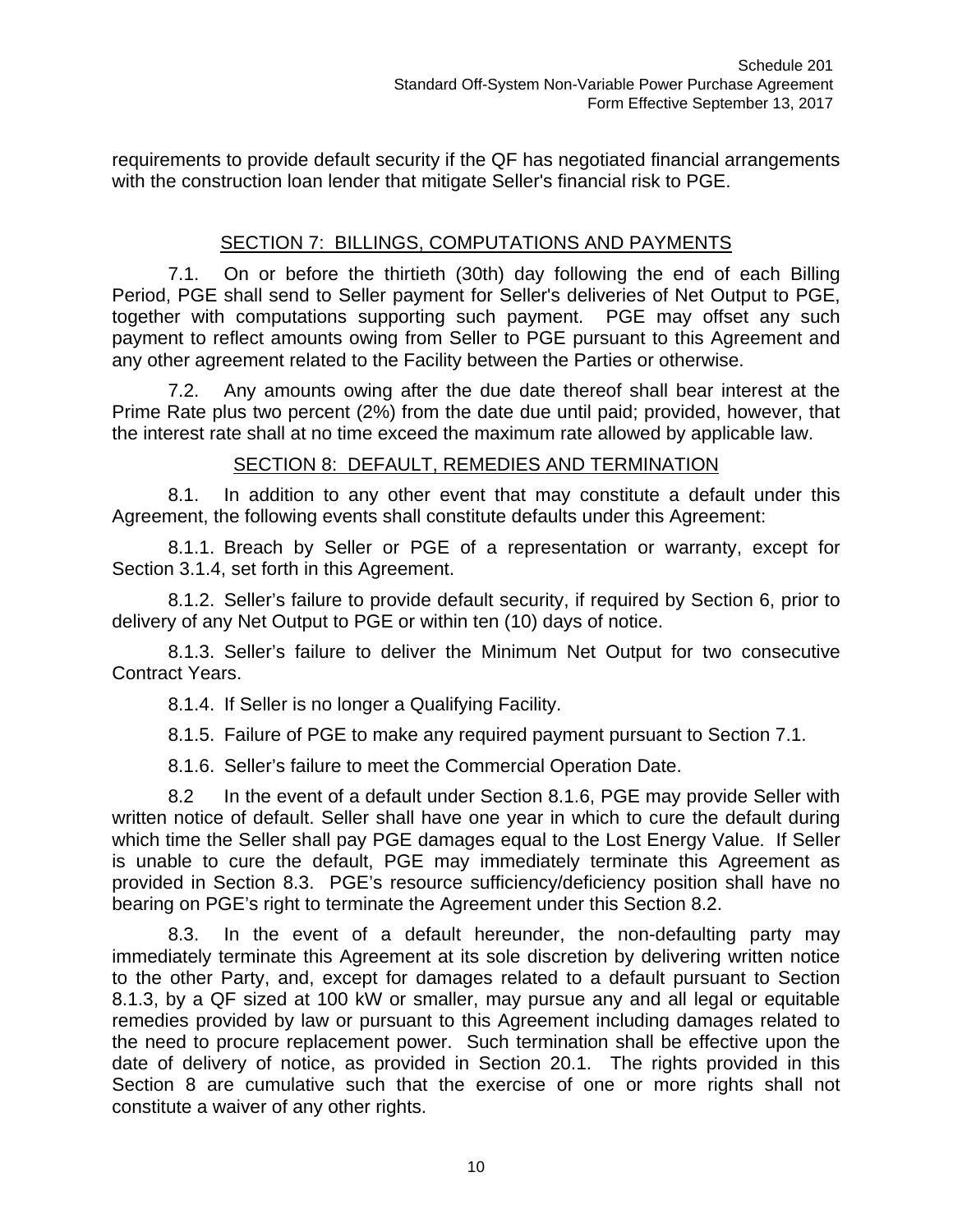8.4. If this Agreement is terminated as provided in this Section 8, PGE shall make all payments, within thirty (30) days, that, pursuant to the terms of this Agreement, are owed to Seller as of the time of receipt of notice of default. PGE shall not be required to pay Seller for any Net Output delivered by Seller after such notice of default.

8.5. If this Agreement is terminated as a result of Seller's default, Seller shall pay PGE the positive difference, if any, obtained by subtracting the Contract Price from the sum of the Forward Replacement Price for the Minimum Net Output that Seller was otherwise obligated to provide for a period of twenty-four (24) months from the date of termination plus any cost incurred for transmission purchased by PGE to deliver the replacement power to the Point of Delivery and the estimated administrative cost to the utility to acquire replacement power. Accounts owed by Seller pursuant to this paragraph shall be due within five (5) business days after any invoice from PGE for the same.

8.6. In the event PGE terminates this Agreement pursuant to this Section 8, and Seller wishes to again sell Net Output to PGE following such termination, PGE in its sole discretion may require that Seller shall do so subject to the terms of this Agreement, including but not limited to the Contract Price until the Term of this Agreement (as set forth in Section 2.3) would have run in due course had the Agreement remained in effect. At such time Seller and PGE agree to execute a written document ratifying the terms of this Agreement.

8.7. Sections 8.1, 8.4, 8.5, 8.6, 10, and 19.2 shall survive termination of this Agreement.

# SECTION 9: TRANSMISSION CURTAILMENTS

9.1. Seller shall give PGE notice as soon as reasonably practicable of any Transmission Curtailment that is likely to affect Seller's ability to deliver any portion of energy scheduled pursuant to Sections 4.5 of this Agreement.

9.2. If as the result of a Transmission Curtailment, Seller does not deliver any portion of energy (including real-time adjustments), scheduled pursuant to Section 4.5 of this Agreement, Seller shall pay PGE the Transmission Curtailment Replacement Energy Cost for the number of MWh of energy reasonably determined by PGE as the difference between (i) the scheduled energy that would have been delivered to PGE under this Agreement during the period of Transmission Curtailment and (ii) the actual energy, if any, that was delivered to PGE for the period.

#### SECTION 10: INDEMNIFICATION AND LIABILITY

10.1. Seller agrees to defend, indemnify and hold harmless PGE, its directors, officers, agents, and representatives against and from any and all loss, claims, actions or suits, including costs and attorney's fees, both at trial and on appeal, resulting from, or arising out of or in any way connected with Seller's delivery of electric power to PGE or with the facilities at or prior to the Point of Delivery, or otherwise arising out of this Agreement, including without limitation any loss, claim, action or suit, for or on account of injury, bodily or otherwise, to, or death of, persons, or for damage to, or destruction or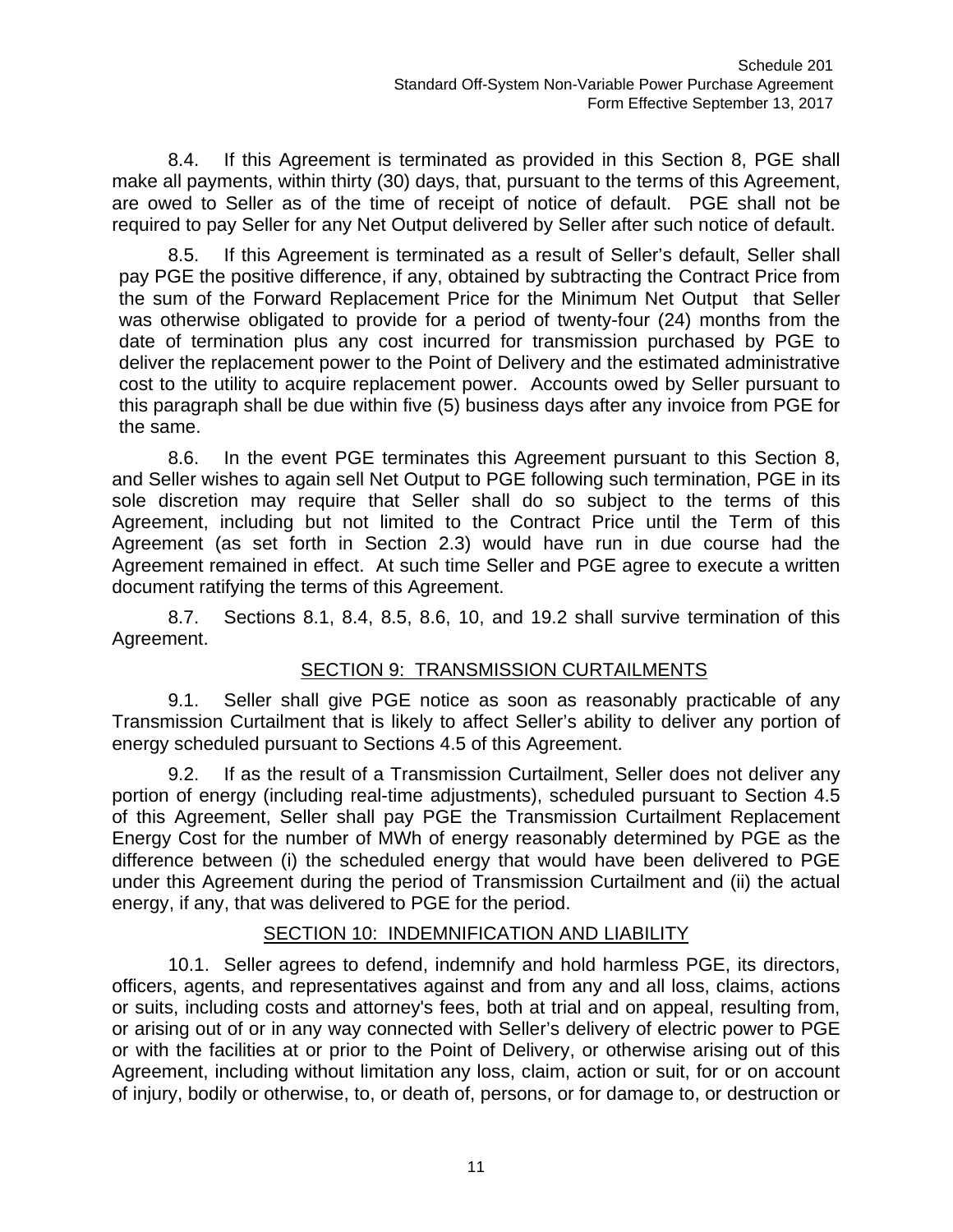economic loss of property belonging to PGE, Seller or others, excepting to the extent such loss, claim, action or suit may be caused by the negligence of PGE, its directors, officers, employees, agents or representatives.

10.2. PGE agrees to defend, indemnify and hold harmless Seller, its directors, officers, agents, and representatives against and from any and all loss, claims, actions or suits, including costs and attorney's fees, both at trial and on appeal, resulting from, or arising out of or in any way connected with PGE's receipt of electric power from Seller or with the facilities at or after the Point of Delivery, or otherwise arising out of this Agreement, including without limitation any loss, claim, action or suit, for or on account of injury, bodily or otherwise, to, or death of, persons, or for damage to, or destruction or economic loss of property belonging to PGE, Seller or others, excepting to the extent such loss, claim, action or suit may be caused by the negligence of Seller, its directors, officers, employees, agents or representatives.

10.3. Nothing in this Agreement shall be construed to create any duty to, any standard of care with reference to, or any liability to any person not a Party to this Agreement. No undertaking by one Party to the other under any provision of this Agreement shall constitute the dedication of that Party's system or any portion thereof to the other Party or to the public, nor affect the status of PGE as an independent public utility corporation or Seller as an independent individual or entity.

10.4. NEITHER PARTY SHALL BE LIABLE TO THE OTHER FOR SPECIAL, PUNITIVE, INDIRECT OR CONSEQUENTIAL DAMAGES, WHETHER ARISING FROM CONTRACT, TORT (INCLUDING NEGLIGENCE), STRICT LIABILITY OR OTHERWISE.

# SECTION 11: INSURANCE

11.1. Prior to the connection of the Facility to PGE's electric system, provided such Facility has a design capacity of 200 kW or more, Seller shall secure and continuously carry for the Term hereof, with an insurance company or companies rated not lower than "B+" by the A. M. Best Company, insurance policies for bodily injury and property damage liability. Such insurance shall include provisions or endorsements naming PGE, it directors, officers and employees as additional insureds; provisions that such insurance is primary insurance with respect to the interest of PGE and that any insurance or self-insurance maintained by PGE is excess and not contributory insurance with the insurance required hereunder; a cross-liability or severability of insurance interest clause; and provisions that such policies shall not be canceled or their limits of liability reduced without thirty (30) days' prior written notice to PGE. Initial limits of liability for all requirements under this section shall be \$1,000,000 million single limit, which limits may be required to be increased or decreased by PGE as PGE determines in its reasonable judgment economic conditions or claims experience may warrant.

11.2. Prior to the connection of the Facility to PGE's electric system, provided such facility has a design capacity of 200 kW or more, Seller shall secure and continuously carry for the Term hereof, in an insurance company or companies rated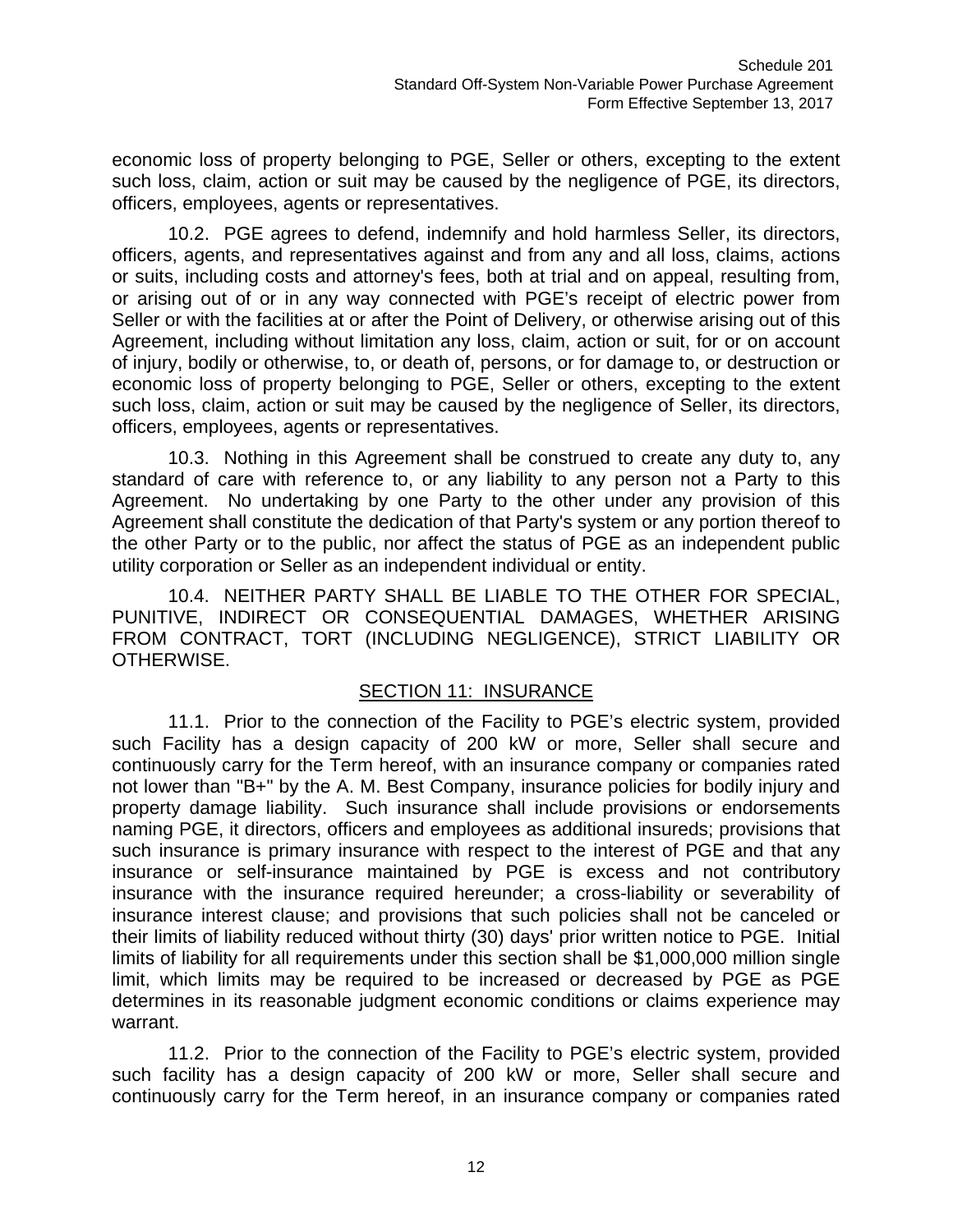not lower than "B+" by the A. M. Best Company, insurance acceptable to PGE against property damage or destruction in an amount not less than the cost of replacement of the Facility. Seller promptly shall notify PGE of any loss or damage to the Facility. Unless the Parties agree otherwise, Seller shall repair or replace the damaged or destroyed Facility, or if the facility is destroyed or substantially destroyed, it may terminate this Agreement. Such termination shall be effective upon receipt by PGE of written notice from Seller. Seller shall waive its insurers' rights of subrogation against PGE regarding Facility property losses.

11.3. Prior to the connection of the Facility to PGE's electric system and at all other times such insurance policies are renewed or changed, Seller shall provide PGE with a copy of each insurance policy required under this Section, certified as a true copy by an authorized representative of the issuing insurance company or, at the discretion of PGE, in lieu thereof, a certificate in a form satisfactory to PGE certifying the issuance of such insurance. If Seller fails to provide PGE with copies of such currently effective insurance policies or certificates of insurance, PGE at its sole discretion and without limitation of other remedies, may upon ten (10) days advance written notice by certified or registered mail to Seller either withhold payments due Seller until PGE has received such documents, or purchase the satisfactory insurance and offset the cost of obtaining such insurance from subsequent power purchase payments under this Agreement.

#### SECTION 12: FORCE MAJEURE

12.1. As used in this Agreement, "Force Majeure" or "an event of Force Majeure" means any cause beyond the reasonable control of the Seller or of PGE which, despite the exercise of due diligence, such Party is unable to prevent or overcome. By way of example, Force Majeure may include but is not limited to acts of God, fire, flood, storms, wars, hostilities, civil strife, strikes, and other labor disturbances, earthquakes, fires, lightning, epidemics, sabotage, restraint by court order or other delay or failure in the performance as a result of any action or inaction on behalf of a public authority which by the exercise of reasonable foresight such Party could not reasonably have been expected to avoid and by the exercise of due diligence, it shall be unable to overcome, subject, in each case, to the requirements of the first sentence of this paragraph. Force Majeure, however, specifically excludes Transmission Curtailment, the cost or availability of resources to operate the Facility, changes in market conditions that affect the price of energy or transmission, wind or water droughts, and obligations for the payment of money when due.

12.2. If either Party is rendered wholly or in part unable to perform its obligation under this Agreement because of an event of Force Majeure, that Party shall be excused from whatever performance is affected by the event of Force Majeure to the extent and for the duration of the Force Majeure, after which such Party shall recommence performance of such obligation, provided that:

12.2.1. the non-performing Party, shall, promptly, but in any case within one (1) week after the occurrence of the Force Majeure, give the other Party written notice describing the particulars of the occurrence; and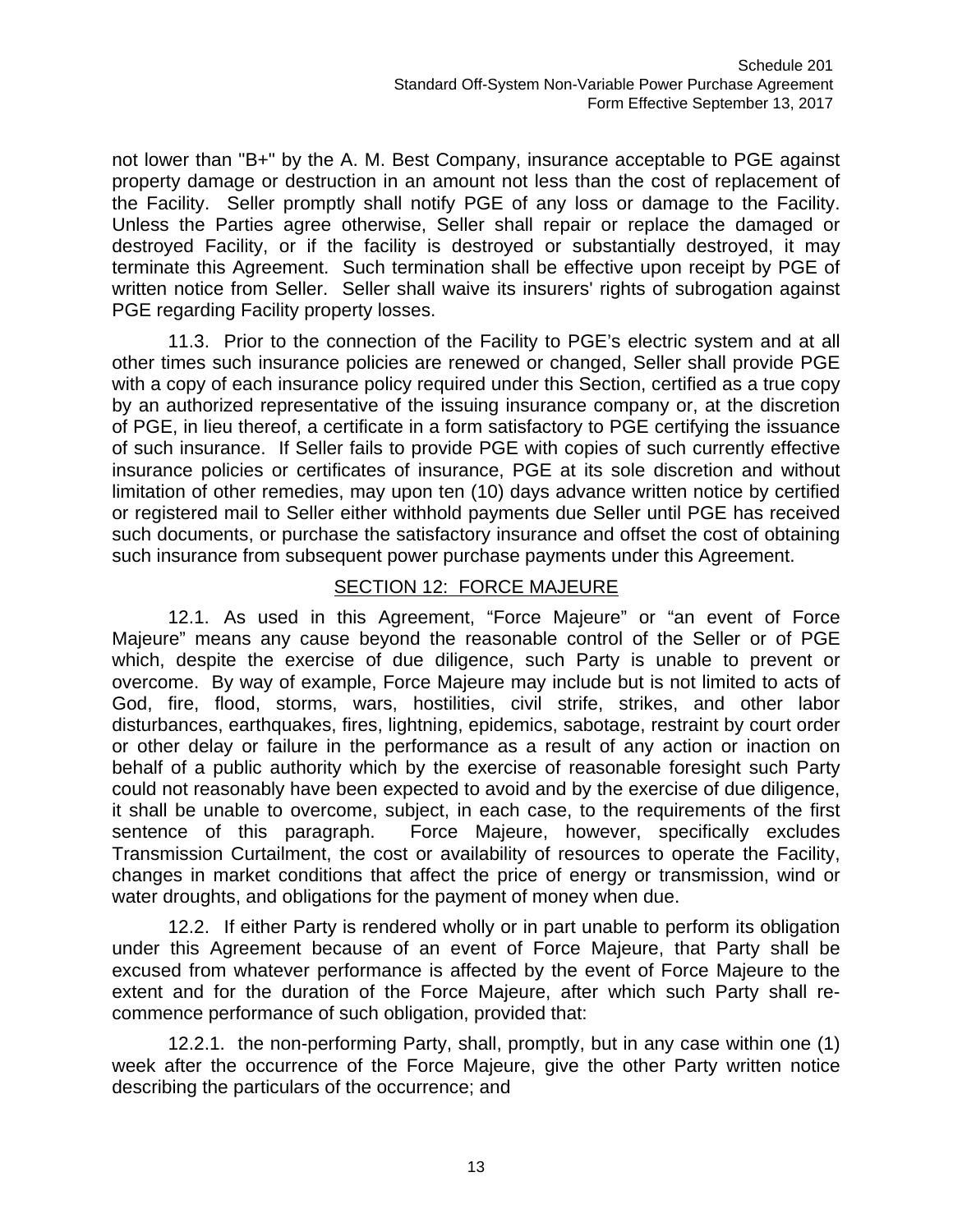12.2.2. the suspension of performance shall be of no greater scope and of no longer duration than is required by the Force Majeure; and

12.2.3. the non-performing Party uses its best efforts to remedy its inability to perform its obligations under this Agreement.

12.3. No obligations of either Party which arose before the Force Majeure causing the suspension of performance shall be excused as a result of the Force Majeure.

12.4. Neither Party shall be required to settle any strike, walkout, lockout or other labor dispute on terms which, in the sole judgment of the Party involved in the dispute, are contrary to the Party's best interests.

## SECTION 13: SEVERAL OBLIGATIONS

Nothing contained in this Agreement shall ever be construed to create an association, trust, partnership or joint venture or to impose a trust or partnership duty, obligation or liability between the Parties. If Seller includes two or more parties, each such party shall be jointly and severally liable for Seller's obligations under this Agreement.

# SECTION 14: CHOICE OF LAW

This Agreement shall be interpreted and enforced in accordance with the laws of the state of Oregon, excluding any choice of law rules which may direct the application of the laws of another jurisdiction.

#### SECTION 15: PARTIAL INVALIDITY AND PURPA REPEAL

It is not the intention of the Parties to violate any laws governing the subject matter of this Agreement. If any of the terms of the Agreement are finally held or determined to be invalid, illegal or void as being contrary to any applicable law or public policy, all other terms of the Agreement shall remain in effect. If any terms are finally held or determined to be invalid, illegal or void, the Parties shall enter into negotiations concerning the terms affected by such decision for the purpose of achieving conformity with requirements of any applicable law and the intent of the Parties to this Agreement.

In the event the Public Utility Regulatory Policies Act (PURPA) is repealed, this Agreement shall not terminate prior to the Termination Date, unless such termination is mandated by state of federal law.

#### SECTION 16: WAIVER

Any waiver at any time by either Party of its rights with respect to a default under this Agreement or with respect to any other matters arising in connection with this Agreement must be in writing, and such waiver shall not be deemed a waiver with respect to any subsequent default or other matter.

#### SECTION 17: GOVERNMENTAL JURISDICTION AND AUTHORIZATIONS

This Agreement is subject to the jurisdiction of those governmental agencies having control over either Party or this Agreement. Seller shall at all times maintain in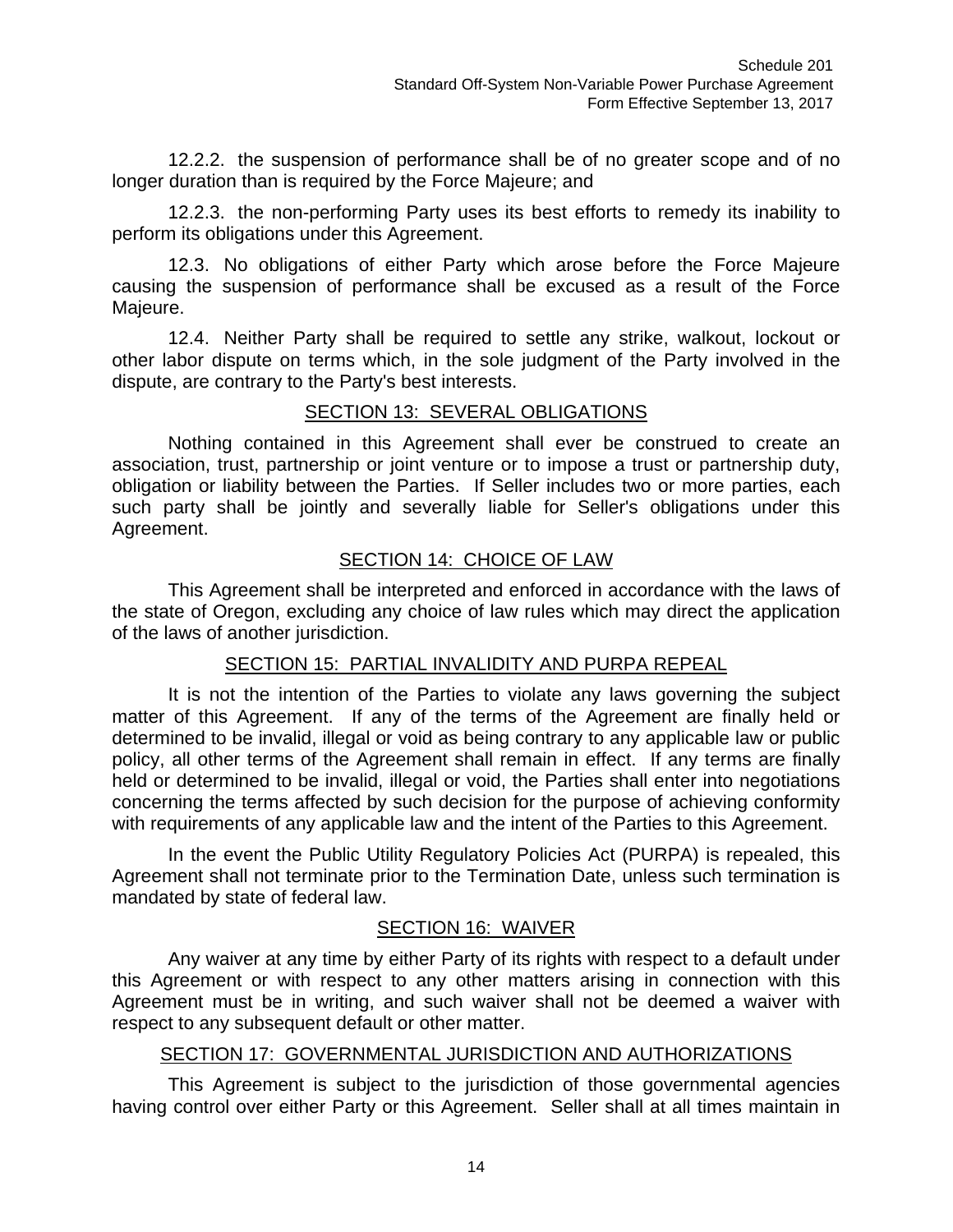effect all local, state and federal licenses, permits and other approvals as then may be required by law for the construction, operation and maintenance of the Facility, and shall provide upon request copies of the same to PGE.

## SECTION 18: SUCCESSORS AND ASSIGNS

This Agreement and all of the terms hereof shall be binding upon and inure to the benefit of the respective successors and assigns of the Parties. No assignment hereof by either Party shall become effective without the written consent of the other Party being first obtained and such consent shall not be unreasonably withheld. Notwithstanding the foregoing, either Party may assign this Agreement without the other Party's consent as part of (a) a sale of all or substantially all of the assigning Party's assets, or (b) a merger, consolidation or other reorganization of the assigning Party.

#### SECTION 19: ENTIRE AGREEMENT

19.1. This Agreement supersedes all prior agreements, proposals, representations, negotiations, discussions or letters, whether oral or in writing, regarding PGE's purchase of Net Output from the Facility. No modification of this Agreement shall be effective unless it is in writing and signed by both Parties.

19.2. By executing this Agreement, Seller releases PGE from any third party claims related to the Facility, known or unknown, which may have arisen prior to the Effective Date.

#### SECTION 20: NOTICES

20.1. All notices except as otherwise provided in this Agreement shall be in writing, shall be directed as follows and shall be considered delivered if delivered in person or when deposited in the U.S. Mail, postage prepaid by certified or registered mail and return receipt requested:

To Seller:  $\frac{1}{\sqrt{2}}$  ,  $\frac{1}{\sqrt{2}}$  ,  $\frac{1}{\sqrt{2}}$  ,  $\frac{1}{\sqrt{2}}$  ,  $\frac{1}{\sqrt{2}}$  ,  $\frac{1}{\sqrt{2}}$  ,  $\frac{1}{\sqrt{2}}$  ,  $\frac{1}{\sqrt{2}}$  ,  $\frac{1}{\sqrt{2}}$  ,  $\frac{1}{\sqrt{2}}$  ,  $\frac{1}{\sqrt{2}}$  ,  $\frac{1}{\sqrt{2}}$  ,  $\frac{1}{\sqrt{2}}$  ,  $\frac{1}{\sqrt{2}}$  ,  $\frac{1}{\sqrt{2}}$  $\frac{1}{\sqrt{2}}$  ,  $\frac{1}{\sqrt{2}}$  ,  $\frac{1}{\sqrt{2}}$  ,  $\frac{1}{\sqrt{2}}$  ,  $\frac{1}{\sqrt{2}}$  ,  $\frac{1}{\sqrt{2}}$  ,  $\frac{1}{\sqrt{2}}$  ,  $\frac{1}{\sqrt{2}}$  ,  $\frac{1}{\sqrt{2}}$  ,  $\frac{1}{\sqrt{2}}$  ,  $\frac{1}{\sqrt{2}}$  ,  $\frac{1}{\sqrt{2}}$  ,  $\frac{1}{\sqrt{2}}$  ,  $\frac{1}{\sqrt{2}}$  ,  $\frac{1}{\sqrt{2}}$ with a copy to:  $\frac{1}{\sqrt{2}}$  ,  $\frac{1}{\sqrt{2}}$  ,  $\frac{1}{\sqrt{2}}$  ,  $\frac{1}{\sqrt{2}}$  ,  $\frac{1}{\sqrt{2}}$  ,  $\frac{1}{\sqrt{2}}$  ,  $\frac{1}{\sqrt{2}}$  ,  $\frac{1}{\sqrt{2}}$  ,  $\frac{1}{\sqrt{2}}$  ,  $\frac{1}{\sqrt{2}}$  ,  $\frac{1}{\sqrt{2}}$  ,  $\frac{1}{\sqrt{2}}$  ,  $\frac{1}{\sqrt{2}}$  ,  $\frac{1}{\sqrt{2}}$  ,  $\frac{1}{\sqrt{2}}$  $\frac{1}{\sqrt{2}}$  ,  $\frac{1}{\sqrt{2}}$  ,  $\frac{1}{\sqrt{2}}$  ,  $\frac{1}{\sqrt{2}}$  ,  $\frac{1}{\sqrt{2}}$  ,  $\frac{1}{\sqrt{2}}$  ,  $\frac{1}{\sqrt{2}}$  ,  $\frac{1}{\sqrt{2}}$  ,  $\frac{1}{\sqrt{2}}$  ,  $\frac{1}{\sqrt{2}}$  ,  $\frac{1}{\sqrt{2}}$  ,  $\frac{1}{\sqrt{2}}$  ,  $\frac{1}{\sqrt{2}}$  ,  $\frac{1}{\sqrt{2}}$  ,  $\frac{1}{\sqrt{2}}$  $\frac{1}{\sqrt{2}}$  ,  $\frac{1}{\sqrt{2}}$  ,  $\frac{1}{\sqrt{2}}$  ,  $\frac{1}{\sqrt{2}}$  ,  $\frac{1}{\sqrt{2}}$  ,  $\frac{1}{\sqrt{2}}$  ,  $\frac{1}{\sqrt{2}}$  ,  $\frac{1}{\sqrt{2}}$  ,  $\frac{1}{\sqrt{2}}$  ,  $\frac{1}{\sqrt{2}}$  ,  $\frac{1}{\sqrt{2}}$  ,  $\frac{1}{\sqrt{2}}$  ,  $\frac{1}{\sqrt{2}}$  ,  $\frac{1}{\sqrt{2}}$  ,  $\frac{1}{\sqrt{2}}$ To PGE: Contracts Manager QF Contracts, 3WTC0306 PGE - 121 SW Salmon St. Portland, Oregon 97204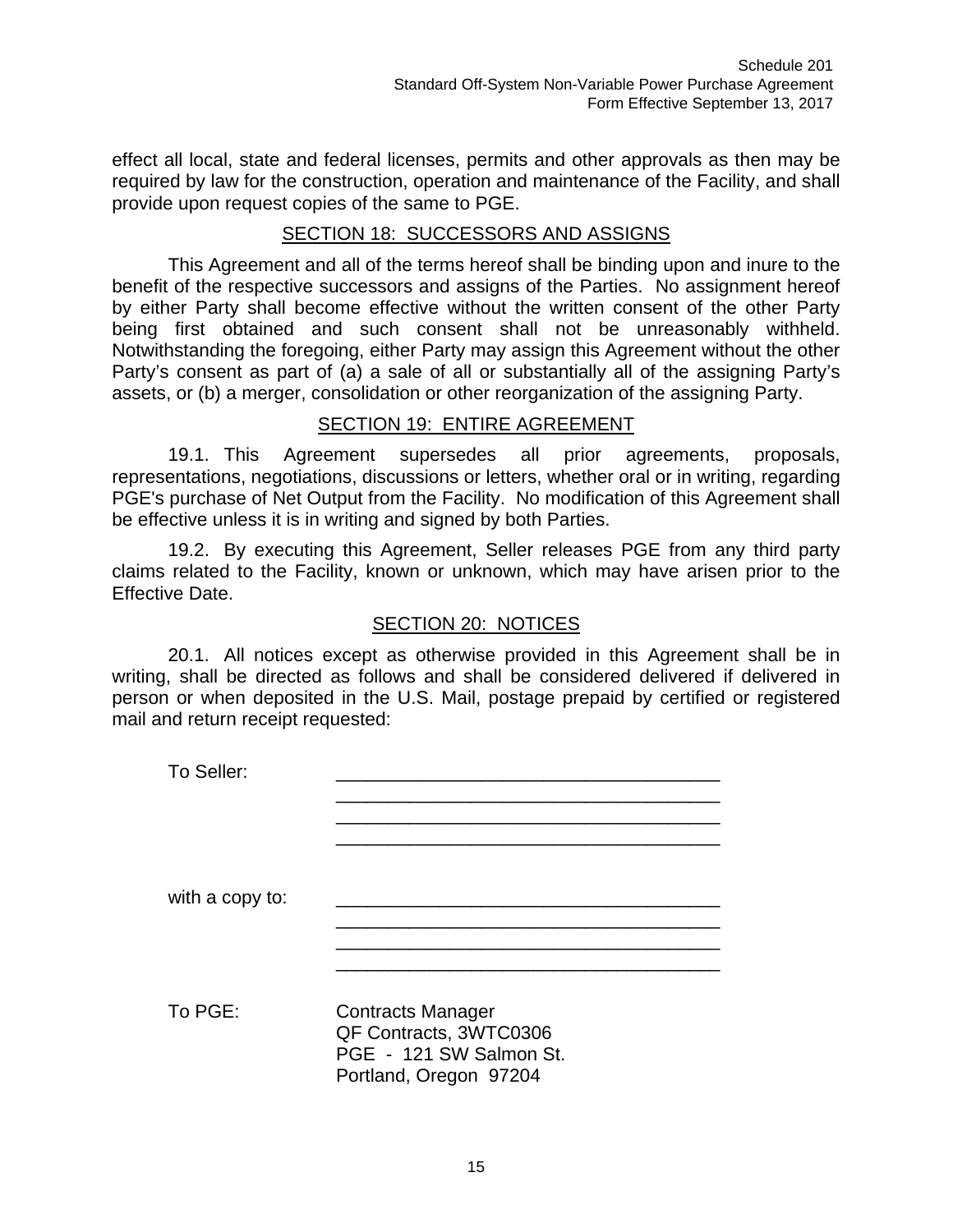20.2. The Parties may change the person to whom such notices are addressed, or their addresses, by providing written notices thereof in accordance with this Section 20.

IN WITNESS WHEREOF, the Parties hereto have caused this Agreement to be executed in their respective names as of the Effective Date.

| <b>PGE</b>                 |  |  |
|----------------------------|--|--|
|                            |  |  |
|                            |  |  |
| Title: ___________________ |  |  |
|                            |  |  |

| (Name Seller)           |  |  |  |  |
|-------------------------|--|--|--|--|
| By: __________________  |  |  |  |  |
| Name: ______________    |  |  |  |  |
| <b>Title:</b> Title:    |  |  |  |  |
| Date: _________________ |  |  |  |  |

\_\_\_\_\_\_\_\_\_\_\_\_\_\_\_\_\_\_\_\_\_\_\_\_\_\_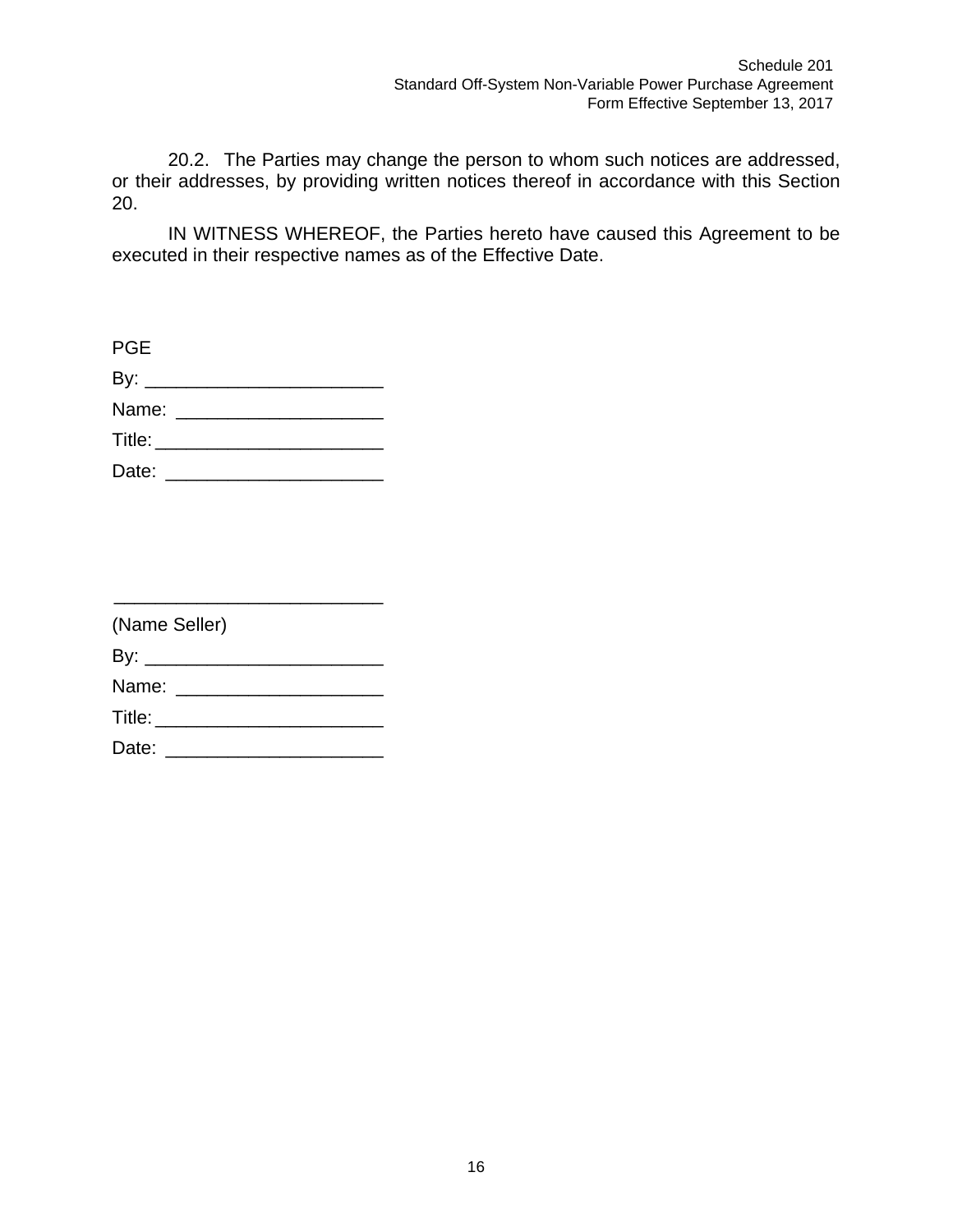#### EXHIBIT A MINIMUM NET OUTPUT

In this Exhibit, Seller may designate an alternative Minimum Net Output to seventy-five (75%) percent of annual average Net Output specified in Section 3.1.9 of the Agreement ("Alternative Minimum Amount"). Such Alternative Minimum Amount, if provided, shall exceed zero, and shall be established in accordance with Prudent Electrical Practices and documentation supporting such a determination shall be provided to PGE upon execution of the Agreement. Such documentation shall be commercially reasonable, and may include, but is not limited to, documents used in financing the project, and data on output of similar projects operated by seller, PGE or others.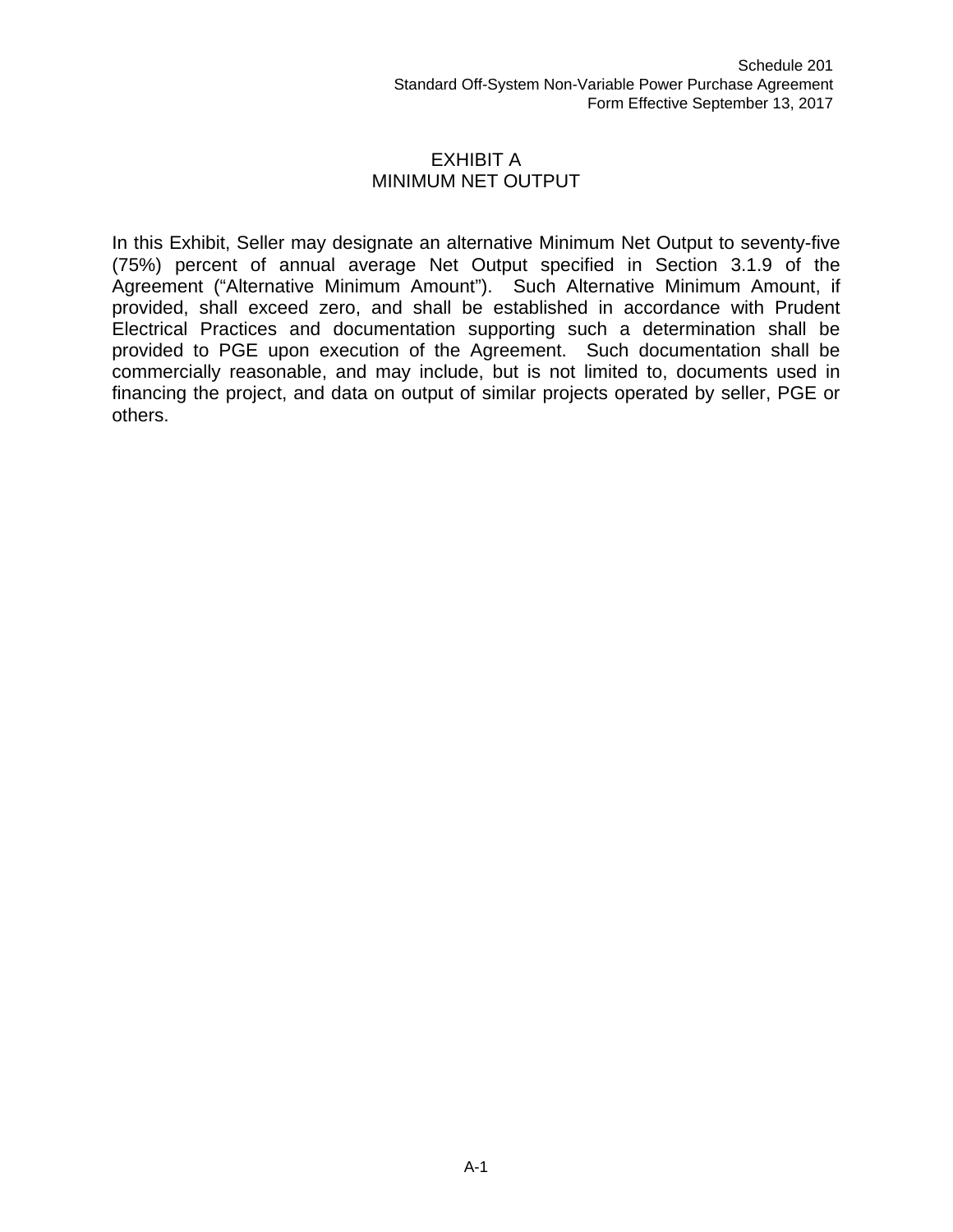# EXHIBIT B DESCRIPTION OF SELLER'S FACILITY

# **[Seller to Complete]**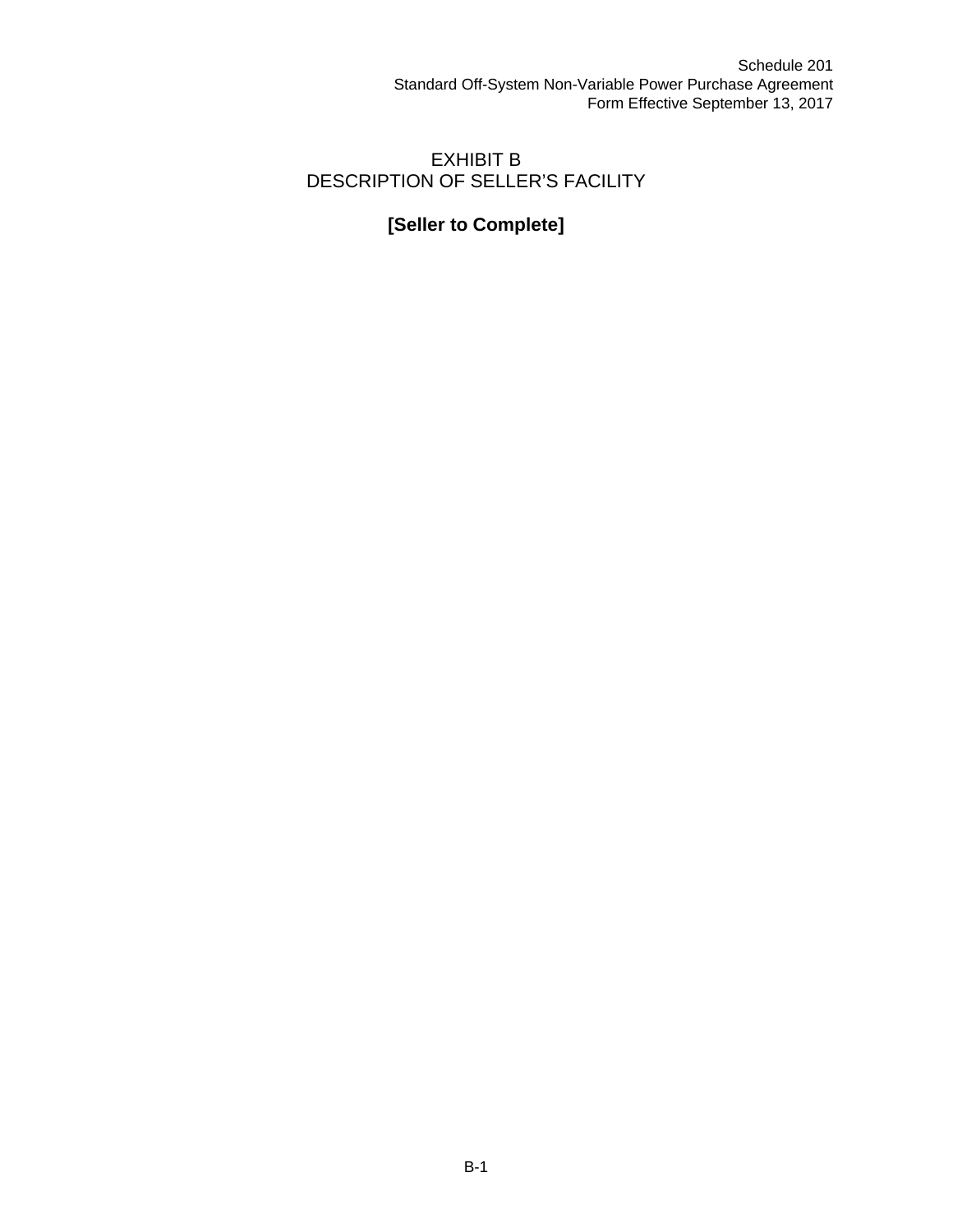## EXHIBIT C REQUIRED FACILITY DOCUMENTS

# **[Seller list all permits and authorizations required for this project]**

Sellers Generation Interconnection Agreement with interconnecting utility

Firm Transmission Agreement between Seller and Transmission Provider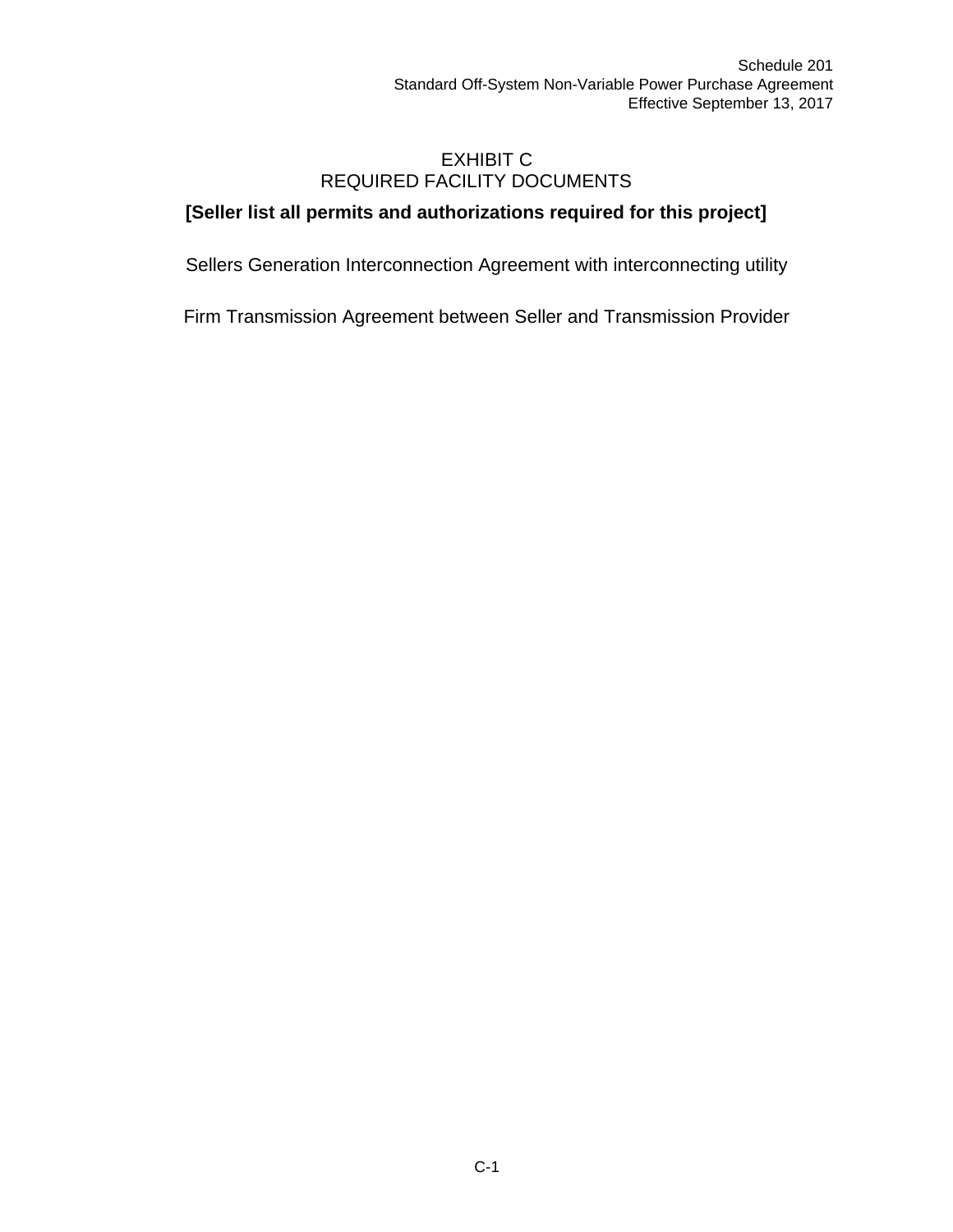# EXHIBIT D START-UP TESTING

# **[Seller identify appropriate tests]**

Required factory testing includes such checks and tests necessary to determine that the equipment systems and subsystems have been properly manufactured and installed, function properly, and are in a condition to permit safe and efficient start-up of the Facility, which may include but are not limited to (as applicable):

- 1. Pressure tests of all steam system equipment;
- 2. Calibration of all pressure, level, flow, temperature and monitoring instruments;
- 3. Operating tests of all valves, operators, motor starters and motor;
- 4. Alarms, signals, and fail-safe or system shutdown control tests;
- 5. Insulation resistance and point-to-point continuity tests;
- 6. Bench tests of all protective devices;
- 7. Tests required by manufacturer of equipment; and
- 8. Complete pre-parallel checks with PGE.

Required start-up test are those checks and tests necessary to determine that all features and equipment, systems, and subsystems have been properly designed, manufactured, installed and adjusted, function properly, and are capable of operating simultaneously in such condition that the Facility is capable of continuous delivery into PGE's electrical system, which may include but are not limited to (as applicable):

- 1. Turbine/generator mechanical runs including shaft, vibration, and bearing temperature measurements;
- 2. Running tests to establish tolerances and inspections for final adjustment of bearings, shaft run-outs;
- 3. Brake tests;
- 4. Energization of transformers;
- 5. Synchronizing tests (manual and auto);
- 6. Stator windings dielectric test;
- 7. Armature and field windings resistance tests;
- 8. Load rejection tests in incremental stages from 5, 25, 50, 75 and 100 percent load;
- 9. Heat runs;
- 10. Tests required by manufacturer of equipment;
- 11. Excitation and voltage regulation operation tests;
- 12. Open circuit and short circuit; saturation tests;
- 13. Governor system steady state stability test;
- 14. Phase angle and magnitude of all PT and CT secondary voltages and currents to protective relays, indicating instruments and metering;
- 15. Auto stop/start sequence;
- 16. Level control system tests; and
- 17. Completion of all state and federal environmental testing requirements.